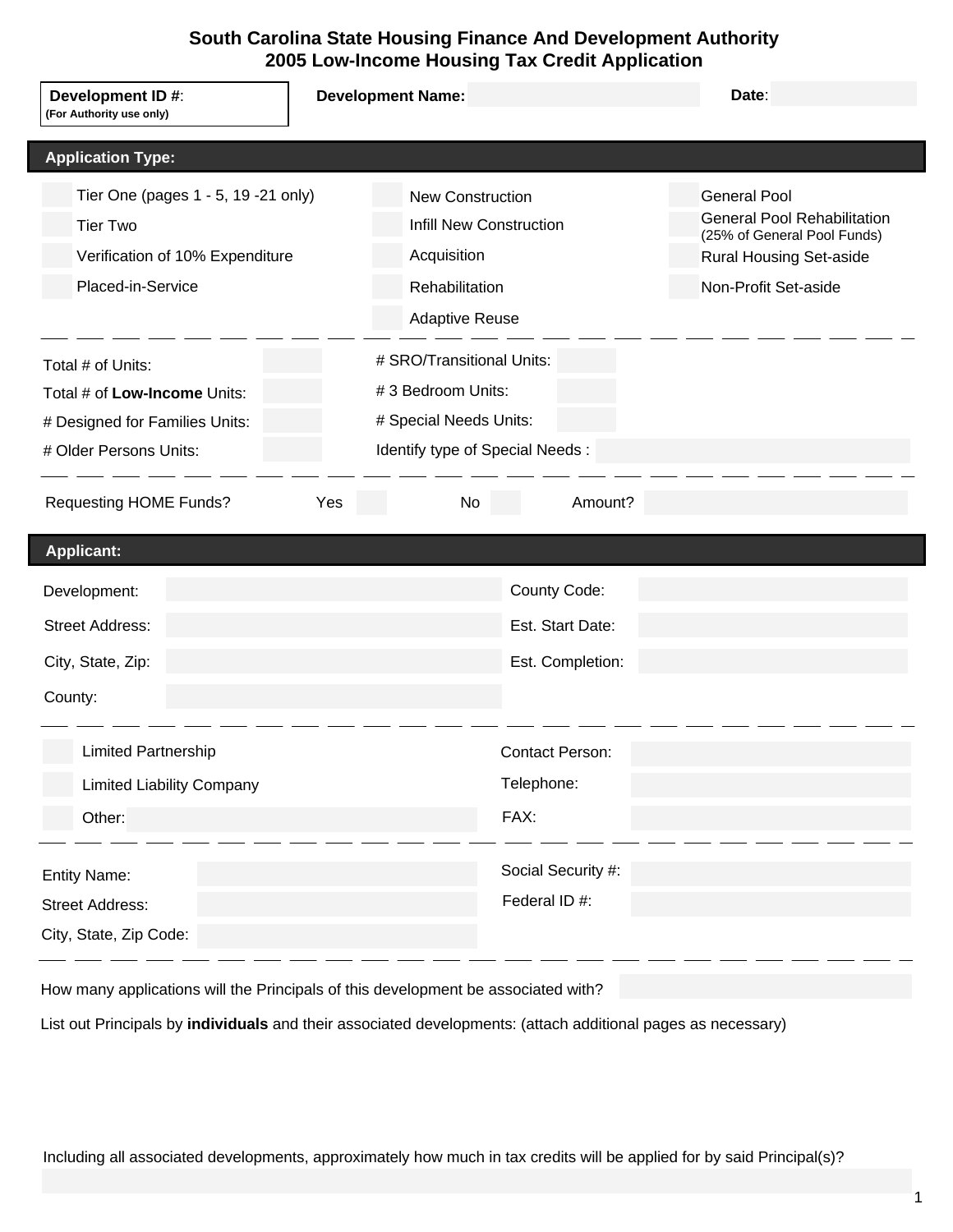| Applicant (con't):          |                         |                         |
|-----------------------------|-------------------------|-------------------------|
| Name of Partner/Shareholder | Percent of Ownership    | Telephone #             |
|                             |                         |                         |
|                             |                         |                         |
|                             |                         |                         |
| Developer Name:             | For-profit<br>Nonprofit |                         |
| <b>Contact Name:</b>        | FAX:                    |                         |
| <b>Street Address:</b>      | Email Address:          |                         |
| City, State, Zip:           |                         |                         |
| Telephone #:                |                         |                         |
|                             |                         |                         |
| Co-Developer:               | For-profit<br>Nonprofit |                         |
| <b>Contact Name:</b>        | FAX:                    |                         |
| <b>Street Address:</b>      | Email Address:          |                         |
| City, State, Zip:           |                         |                         |
| Telephone #:                |                         |                         |
| Co-Developer:               | Nonprofit<br>For-profit |                         |
| <b>Contact Name:</b>        | FAX:                    |                         |
| <b>Street Address:</b>      | Email Address:          |                         |
| City, State, Zip:           |                         |                         |
| Telephone #:                |                         |                         |
| Consultant & Co.:           | Telephone #:            |                         |
| Consultant & Co.:           | Telephone #:            |                         |
| Tax Attorney Co.:           | Telephone #:            |                         |
| <b>Contact Name:</b>        | FAX:                    |                         |
| <b>Street Address:</b>      | Email Address:          |                         |
| City, State, Zip:           |                         |                         |
| CPA Company:                | Telephone #:            |                         |
| <b>Contact Name:</b>        | FAX:                    |                         |
| <b>Street Address:</b>      | Email Address:          |                         |
| City, State, Zip:           |                         |                         |
| Architect Co.:              | Telephone #:            |                         |
| <b>Contact Name:</b>        | FAX:                    |                         |
| <b>Street Address:</b>      | Email Address:          |                         |
| City, State, Zip:           |                         | $\overline{\mathbf{c}}$ |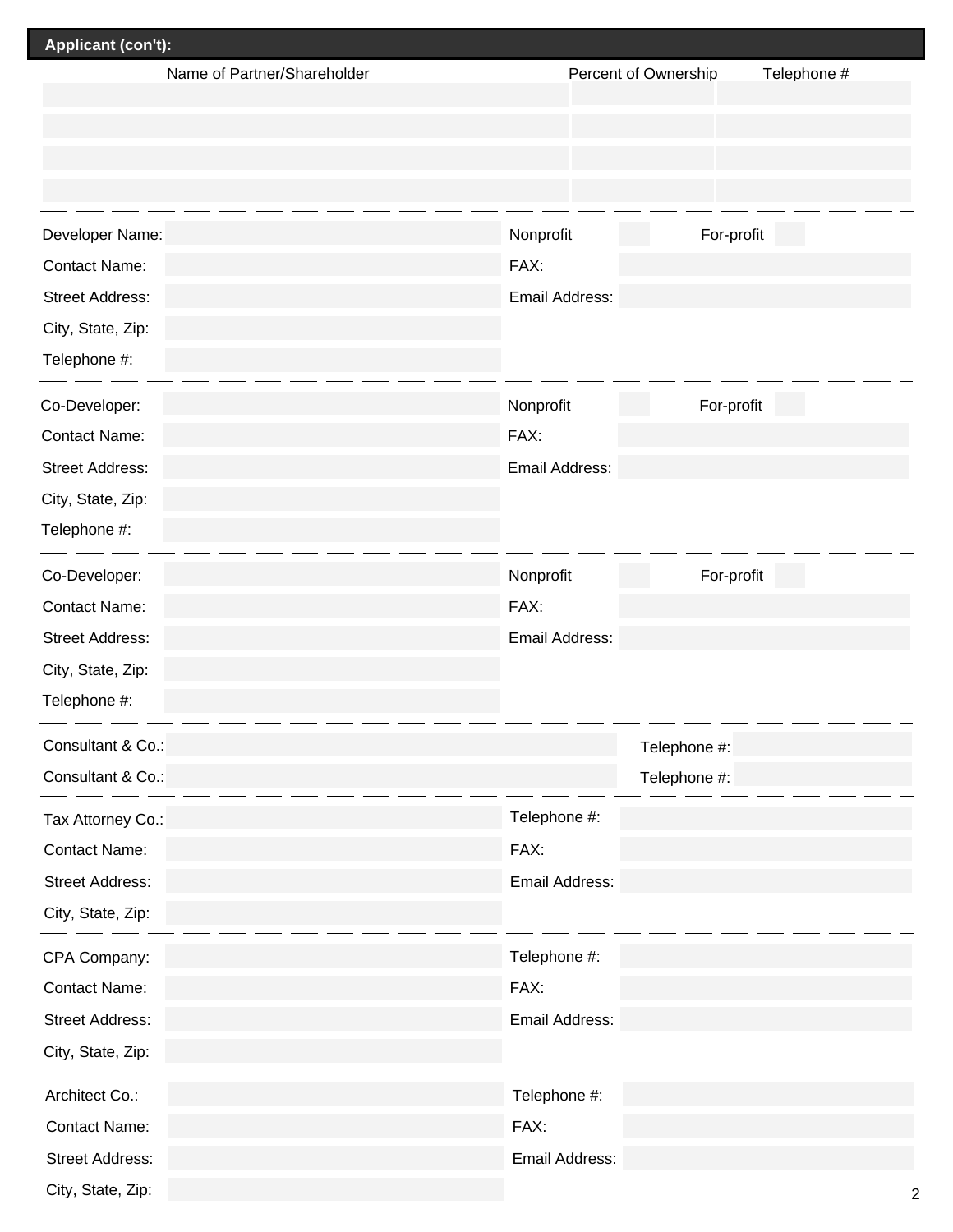| Site:                                                                                                    |                                                                                                     |           |                         |                           |    |  |  |  |  |
|----------------------------------------------------------------------------------------------------------|-----------------------------------------------------------------------------------------------------|-----------|-------------------------|---------------------------|----|--|--|--|--|
| MSA within city limits?                                                                                  | Yes                                                                                                 | <b>No</b> |                         | Congressional District #: |    |  |  |  |  |
| <b>RHS Designated Area?</b>                                                                              | Yes.                                                                                                | No        |                         | State Senate District #:  |    |  |  |  |  |
| Located in Flood Plain?                                                                                  | Yes                                                                                                 | <b>No</b> | State House District #: |                           |    |  |  |  |  |
| Listed in National Register of Historic Places?                                                          | Yes                                                                                                 | No        | Census Tract #:         |                           |    |  |  |  |  |
| Requesting Basis Boost? (If in a QCT.)                                                                   | Yes                                                                                                 | No        |                         |                           |    |  |  |  |  |
| Located in a Qualified Census Tract?                                                                     | Yes                                                                                                 | No        |                         |                           |    |  |  |  |  |
| Is site zoned for your development?                                                                      | Yes                                                                                                 | No        |                         |                           |    |  |  |  |  |
| Do any detrimental site characteristics exist?                                                           | Yes                                                                                                 | No        |                         |                           |    |  |  |  |  |
| If yes, please list:                                                                                     |                                                                                                     |           |                         |                           |    |  |  |  |  |
| If yes, what %?<br>Do any wetlands (jurisdictional or nonjurisdictional) exist on the site?<br>Yes<br>No |                                                                                                     |           |                         |                           |    |  |  |  |  |
| Overall, is at least 80% of site buildable?<br>No<br>Yes                                                 |                                                                                                     |           |                         |                           |    |  |  |  |  |
|                                                                                                          | If no, attach an explanation behind this page of the application. Include any setback requirements. |           |                         |                           |    |  |  |  |  |
| Is this site located within the market area of any existing tax credit developments?                     |                                                                                                     |           |                         | Yes                       | No |  |  |  |  |
|                                                                                                          |                                                                                                     |           |                         |                           |    |  |  |  |  |

**If yes**, please list here with address, target population, and distance from proposed site:

 $\mathbb{R}^{\mathbb{Z}}$ 

 $\mathbb{R}^2$ 

 $\overline{\phantom{a}}$ 

 $\mathbb{R}^n$ 

 $\mathbb{Z}^{\mathbb{Z}}$ 

 $\overline{a}$ 

If the Applicant answers **No** to the above question and it is determined later that there are existing tax credit developments in the proposed site's market area, then this application will be considered incomplete.

| Deed                    | <b>Option/Purchase Contract</b>                                                                                      |             | 99-Year Land Lease/Option |     |    |
|-------------------------|----------------------------------------------------------------------------------------------------------------------|-------------|---------------------------|-----|----|
| <b>Expiration Date:</b> |                                                                                                                      |             |                           |     |    |
| Total cost of land:     |                                                                                                                      | # of Acres: |                           |     |    |
|                         |                                                                                                                      |             |                           |     |    |
|                         | Seller(s) - this name must be on current recorded deed:                                                              |             |                           |     |    |
| Address:                |                                                                                                                      |             |                           |     |    |
| City, State, Zip:       |                                                                                                                      |             |                           |     |    |
| Telephone #:            |                                                                                                                      |             |                           |     |    |
|                         | Is the seller a related party to the purchaser?                                                                      |             |                           | Yes | No |
|                         | Will the entire parcel be used exclusively for the development?                                                      |             |                           | Yes | No |
| application.            | If no, provide detailed cost and acreage data of the unused portion on a separate sheet attached to this page of the |             |                           |     |    |
|                         | Availahle Hillities (Check Applicable)<br>$E$ lootrio                                                                |             | 0.0000                    |     |    |

| <b>Available Utilities (Check Applicable):</b> | Electric | Sewer     |
|------------------------------------------------|----------|-----------|
|                                                | Water    | Telephone |
|                                                | Gas      | Other:    |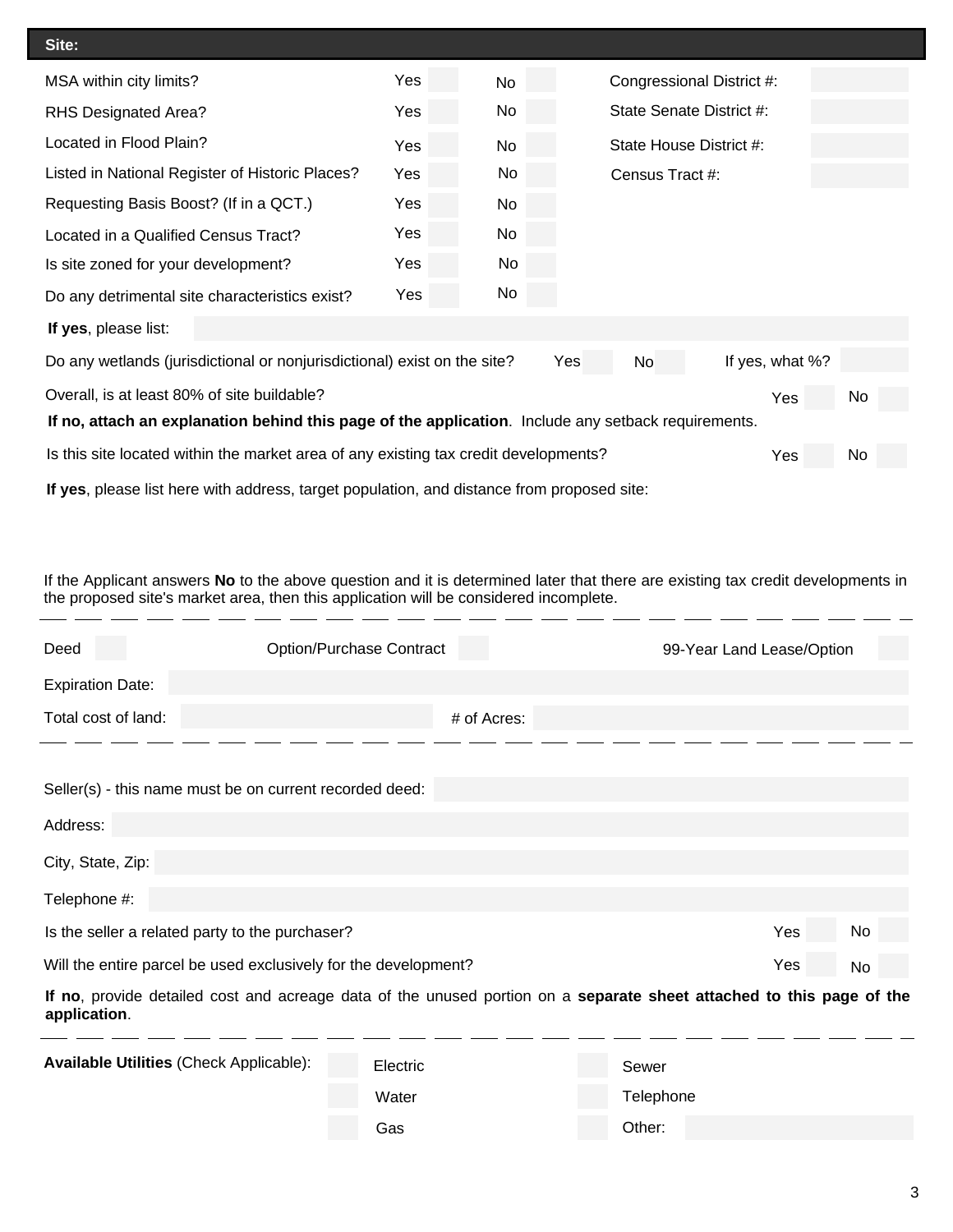| Development:                                                                                      |                                      |                         |  |  |  |  |  |
|---------------------------------------------------------------------------------------------------|--------------------------------------|-------------------------|--|--|--|--|--|
| If four or fewer units, will any units be occupied by the owner or a person related to the owner? | <b>Yes</b>                           | No.                     |  |  |  |  |  |
| Are the residential rental units available to the general public?<br><b>Yes</b>                   |                                      |                         |  |  |  |  |  |
| Yes<br>Does the marketing plan give preference to persons on a Public Housing Waiting List?       |                                      |                         |  |  |  |  |  |
| On what page of the marketing plan is this preference/outreach described?                         |                                      |                         |  |  |  |  |  |
| Will this proposed development convert to Tenant Ownership?<br>Yes                                |                                      |                         |  |  |  |  |  |
| Is this proposed development intended for occupancy by Individuals with Children?                 | Yes                                  | No                      |  |  |  |  |  |
| Rowhouse/Townhouse                                                                                | Roof Shingles warranted for 30 years | <b>Partial Basement</b> |  |  |  |  |  |
| Garden Apartment                                                                                  | <b>Crawl Space</b>                   |                         |  |  |  |  |  |
| Detached Single Family                                                                            | Elevator                             | Exterior:               |  |  |  |  |  |
| Detached Two Family                                                                               | Slab on Grade                        | Other:                  |  |  |  |  |  |

**Mandatory Unit and Development Amenities**: list available on page 11 -12 of the 2005 Tax Credit Manual

## **Unit and Development Amenities** (for preference):

| Washer & Dryer Hookups                                                          | Balconies, Patios or Sunrooms         |
|---------------------------------------------------------------------------------|---------------------------------------|
| Microwave Oven                                                                  | <b>Community Building</b>             |
| Garbage Disposal                                                                | Swimming Pool                         |
| Dishwasher                                                                      | Landscaping as described in Exhibit G |
| Range Queen or comparable extinguishing system over stove                       | Air Conditioner                       |
| Ceiling Fans with attached light connected to a wall switch<br>in every bedroom | Other:                                |
| Pre-wired for cable television hookups in the living room and<br>all bedrooms   | Other:                                |
| Pre-wired for high speed internet hookup                                        | Other:                                |

Will all low-income units be comparable in terms of construction quality and amenities when compared to market rate units in the development? N/A Yes No

| # of Units (2 BR or less) =                   | $x 1 =$   |  |  |    |                                            |  |                              |  |
|-----------------------------------------------|-----------|--|--|----|--------------------------------------------|--|------------------------------|--|
|                                               |           |  |  |    | $\leftarrow$ # of required parking spaces: |  | # of planned parking spaces: |  |
| # of Units (3 BR or more) =                   | $x^2 = 0$ |  |  |    |                                            |  |                              |  |
|                                               |           |  |  |    |                                            |  |                              |  |
| Will any tenants be charged parking fees? Yes |           |  |  | No | If yes, explain the charges:               |  |                              |  |

|           | Low-Income Units: | <b>Per Unit</b>                              |                           |  |  |                                                       |  |
|-----------|-------------------|----------------------------------------------|---------------------------|--|--|-------------------------------------------------------|--|
|           |                   | BR Size   # Baths   # of Units   Square Feet | <b>Est. Contract Rent</b> |  |  | Est. Utility Cost   Est. Gross Rent   Income % Target |  |
| <b>BR</b> | Bath              |                                              |                           |  |  |                                                       |  |
| <b>BR</b> | Bath              |                                              |                           |  |  |                                                       |  |
| <b>BR</b> | Bath              |                                              |                           |  |  |                                                       |  |
| <b>BR</b> | Bath              |                                              |                           |  |  |                                                       |  |
| <b>BR</b> | Bath              |                                              |                           |  |  |                                                       |  |

If more rows are needed to include all applicable information in this table, please reproduce this page, continue filling out the table and then attach the additional page to this page of the application.

**Extended Use Requirement** (Check One): Period development will remain low-income: Minimum of 30 years

Minimum of 35 years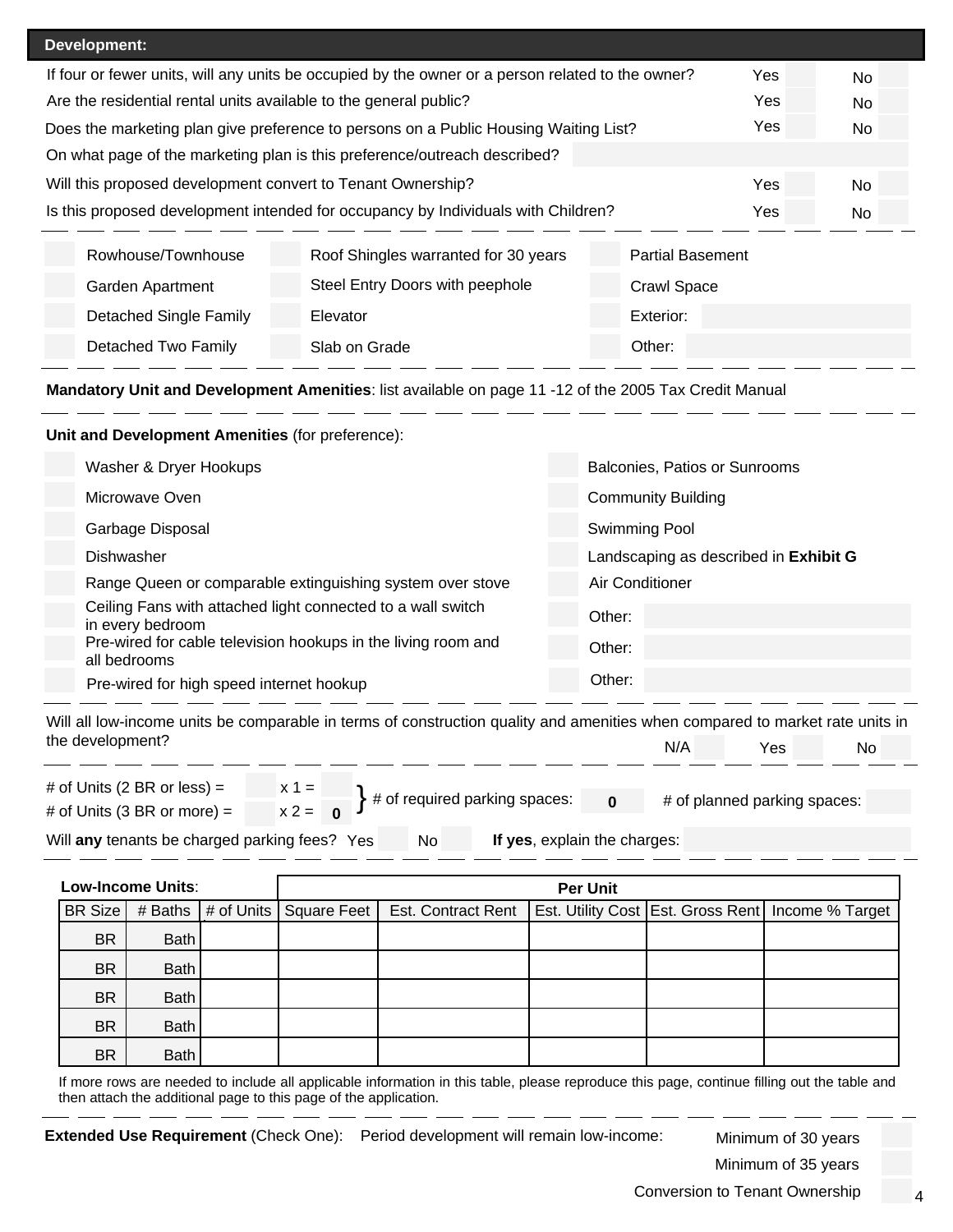# **Acquisition/Rehabilitation** (if applicable)**:**

| Has the proposed development been awarded LIHTCs? Yes                                                                                                                                                                                                                                                                                                                                                                                                                                                                                            |             | No |                                |                      | or Tax-Exempt Bonds in the Past? Yes                          |                        | No        |
|--------------------------------------------------------------------------------------------------------------------------------------------------------------------------------------------------------------------------------------------------------------------------------------------------------------------------------------------------------------------------------------------------------------------------------------------------------------------------------------------------------------------------------------------------|-------------|----|--------------------------------|----------------------|---------------------------------------------------------------|------------------------|-----------|
| If yes, what was the date of allocation?                                                                                                                                                                                                                                                                                                                                                                                                                                                                                                         |             |    |                                |                      |                                                               |                        |           |
| Is the development still under the initial LIHTC or Tax-Exempt Bond compliance period?                                                                                                                                                                                                                                                                                                                                                                                                                                                           |             |    |                                |                      |                                                               | Yes                    | No        |
| # of Residential Buildings:                                                                                                                                                                                                                                                                                                                                                                                                                                                                                                                      |             |    | # of Nonresidential Buildings: |                      |                                                               |                        |           |
| Developments with more than one building:                                                                                                                                                                                                                                                                                                                                                                                                                                                                                                        |             |    |                                |                      | Owned by the same entity for Federal Income Tax Purposes? Yes |                        | <b>No</b> |
| Located on the same tract of land? Yes<br>No                                                                                                                                                                                                                                                                                                                                                                                                                                                                                                     |             |    |                                |                      | Financed pursuant to a common plan of financing? Yes          |                        | <b>No</b> |
| List commercial facilities other than tenant use:                                                                                                                                                                                                                                                                                                                                                                                                                                                                                                |             |    |                                |                      |                                                               |                        |           |
| Are all the buildings currently under control?<br>Yes                                                                                                                                                                                                                                                                                                                                                                                                                                                                                            | No          |    |                                |                      | If no, how many buildings are under control?                  |                        |           |
| When will the rest of the buildings be under control?                                                                                                                                                                                                                                                                                                                                                                                                                                                                                            |             |    |                                |                      | How many buildings will be acquired?                          |                        |           |
| Building(s) acquired or to be acquired from:                                                                                                                                                                                                                                                                                                                                                                                                                                                                                                     |             |    |                                | <b>Related Party</b> |                                                               | <b>Unrelated Party</b> |           |
| Building(s) acquired/to be acquired with Buyer's Basis, determined with reference to:                                                                                                                                                                                                                                                                                                                                                                                                                                                            |             |    |                                | <b>Buyer's Basis</b> |                                                               | Seller's Basis         |           |
| If acquisition from a government agency:                                                                                                                                                                                                                                                                                                                                                                                                                                                                                                         |             |    |                                |                      |                                                               |                        |           |
| Name of Agency:                                                                                                                                                                                                                                                                                                                                                                                                                                                                                                                                  | Date:       |    |                                |                      | Amount:                                                       |                        |           |
| Has a waiver of the 10 year hold requirement been or will be requested from the Department of Treasury?                                                                                                                                                                                                                                                                                                                                                                                                                                          |             |    |                                |                      |                                                               | Yes                    | No        |
| Does the development preserve assisted low-income housing that due to mortgage prepayments, foreclosure, or expiring<br>rental assistance, would otherwise convert to market rate use?<br>If yes, attach documentation to this page of the application as to conversion to market rate.                                                                                                                                                                                                                                                          |             |    |                                |                      |                                                               | Yes                    | No        |
| Has or will the development be acquired from an insured depository institution in default or from a receiver or conservator of<br>such an institution. If yes, attach documentation to this page of the application.                                                                                                                                                                                                                                                                                                                             |             |    |                                |                      |                                                               | Yes                    | No        |
| Attach a separate sheet to this page of the application listing the (a) building address (b) type of control (c) number of units<br>(d) expiration date of control, (e) acquisition cost for all buildings under control, (f) the date each building was<br>placed-in-service, (g) the date of the last nonqualified substantial improvement, and (h) the number of years between the date<br>the building was placed-in-service and date of acquisition. If a separate sheet is not attached, this application will be<br>considered incomplete |             |    |                                |                      |                                                               |                        |           |
| Are there currently project based Section 8 vouchers or certificates, HUD rental Assistance, RDA rental assistance, etc. on the<br>development?                                                                                                                                                                                                                                                                                                                                                                                                  |             |    |                                |                      |                                                               |                        |           |
|                                                                                                                                                                                                                                                                                                                                                                                                                                                                                                                                                  |             |    |                                |                      |                                                               |                        |           |
|                                                                                                                                                                                                                                                                                                                                                                                                                                                                                                                                                  |             |    |                                |                      |                                                               | Yes                    | No        |
| If yes, what percentage of units have such assistance?                                                                                                                                                                                                                                                                                                                                                                                                                                                                                           |             |    |                                |                      |                                                               |                        |           |
| Will there be any project based assistance if the proposed development is awarded tax credits?                                                                                                                                                                                                                                                                                                                                                                                                                                                   |             |    |                                |                      |                                                               | Yes                    | No        |
| Section 221(d)(3) Below Market Interest Rate                                                                                                                                                                                                                                                                                                                                                                                                                                                                                                     | Section 236 |    |                                |                      | Rent Supplement or Rental Assistance Payment                  |                        |           |
| Is HUD Approval for Transfer of Physical Assets Required?<br>If yes, attach documentation to this page of the application.                                                                                                                                                                                                                                                                                                                                                                                                                       |             |    |                                |                      |                                                               | Yes                    | No        |
|                                                                                                                                                                                                                                                                                                                                                                                                                                                                                                                                                  |             |    |                                |                      |                                                               |                        |           |
| Does this development involve any relocation of low-income tenants?<br>If yes, will the tenants be Temporarily relocated?                                                                                                                                                                                                                                                                                                                                                                                                                        | Yes         | No |                                |                      | If yes, what percentage?                                      | Yes                    | <b>No</b> |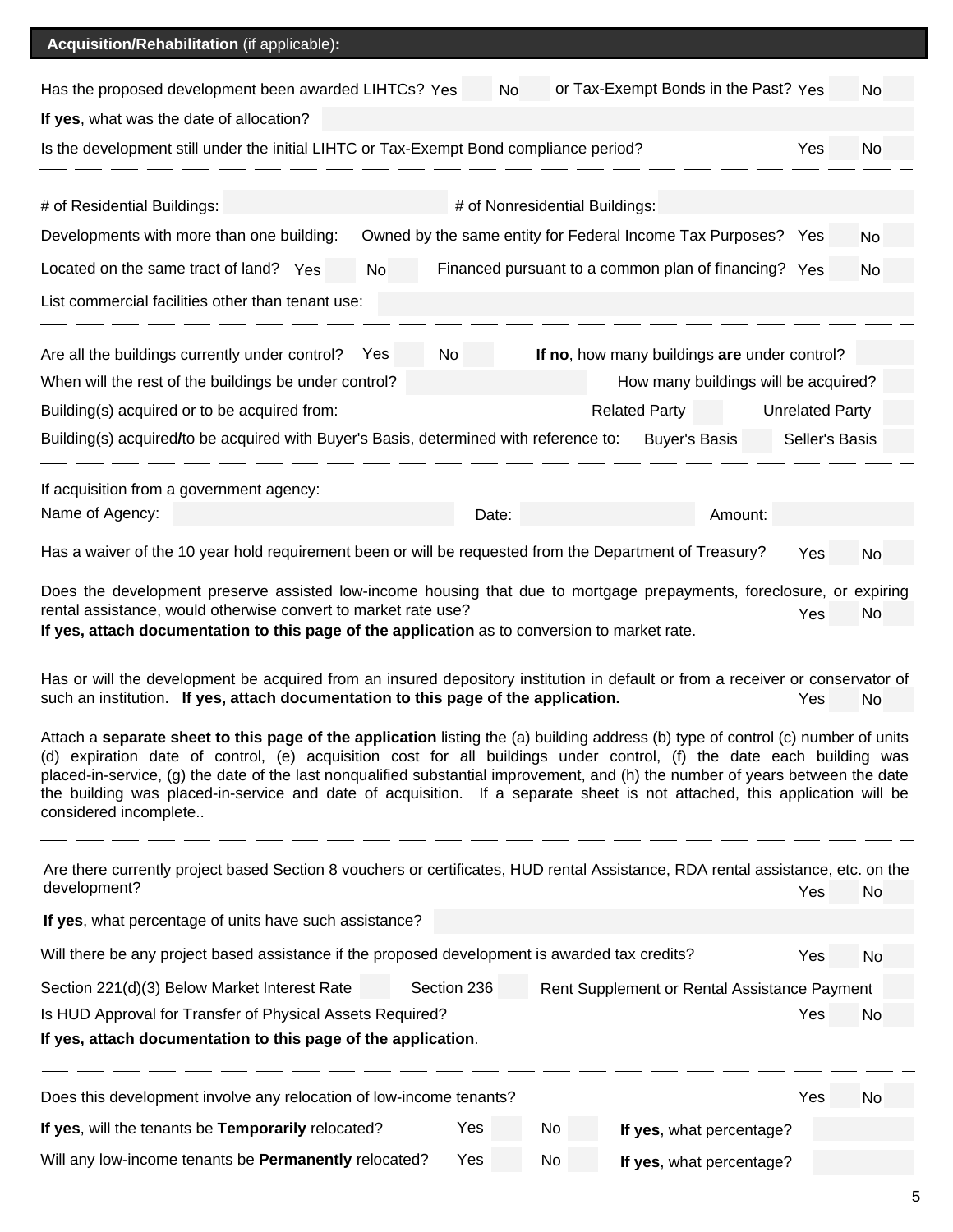#### **Development Square Footage & Targeting Information:**

## **Minimum Set-aside Requirements -Irrevocable** (Check One):

At least **20**% of the rental units in this development will be rent restricted and occupied by individuals whose income is **50**% or less of area median income.

At least **40**% of the rental units in this development will be rent restricted and occupied by individuals whose income is **60**% or less of area median income.

Deep rent skewing option as defined in Sec. 142 (d)(4)(B) of the Internal Revenue Code.

The Authority will allow the Applicant to petition the Authority on the fifth anniversary date of the placed-in-service date and every five years thereafter, to waive the special targeting of 50% of median income and increase the targeting to 60% of median income (provided the owner/applicant chose the 40/60 election) if (a) the development has had at least a two year history of vacancies averaging at least 20% which can be evidenced to the Authority through project audits and/or (b) the Applicant can demonstrate to the Authority that other conditions exist which threaten the economic viability of the development. **The Authority may grant or refuse any waiver requested in its sole discretion.**

#### **Targeting of Units**:

|    | # of Units rent restricted (not income restricted) to the maximum rents allowed for individuals whose<br>income is 50% or less of Area Median Income: |                                                                  |  |                                                               |         |  |  |
|----|-------------------------------------------------------------------------------------------------------------------------------------------------------|------------------------------------------------------------------|--|---------------------------------------------------------------|---------|--|--|
|    |                                                                                                                                                       |                                                                  |  | # of Low-Income Units:                                        |         |  |  |
|    |                                                                                                                                                       |                                                                  |  | % of Low-Income Units restricted to 50% AMI rent limitations: |         |  |  |
|    | <b>Development Square Footage:</b>                                                                                                                    |                                                                  |  |                                                               |         |  |  |
|    | <b>Total Residential Square Feet:</b>                                                                                                                 |                                                                  |  | <b>Total Low-Income Residential Square Feet:</b>              |         |  |  |
|    | <b>Total Heated Square Feet:</b>                                                                                                                      |                                                                  |  |                                                               |         |  |  |
| 1. | Total Low-Income Residential Units:                                                                                                                   |                                                                  |  |                                                               | Units   |  |  |
| 2. | Total Market Rate Residential Units:                                                                                                                  |                                                                  |  |                                                               | Units   |  |  |
| 3. | Total Residential Units (Line 1 + Line 2):                                                                                                            |                                                                  |  |                                                               | Units   |  |  |
| 4. | Total Low-Income Residential Floor Space:                                                                                                             |                                                                  |  |                                                               | Sq. Ft. |  |  |
| 5. | <b>Total Market Rate Residential Floor Space:</b>                                                                                                     |                                                                  |  |                                                               | Sq. Ft. |  |  |
| 6. |                                                                                                                                                       | Total Residential Floor Space (Line 4 + Line 5):                 |  |                                                               | Sq. Ft. |  |  |
| 7. |                                                                                                                                                       | Unit Percentage Equals Line 1 divided by Line 3:                 |  | 0                                                             | Percent |  |  |
| 8. |                                                                                                                                                       | Floor Space Percentage Equals Line 4 divided by Line 6: $\sigma$ |  |                                                               | Percent |  |  |
| 9. |                                                                                                                                                       | Applicable Fraction Equals lessor of Line 7 or Line 8:           |  | $\bf{0}$                                                      | Percent |  |  |

| Other: | <b>Source of Utility Allowance Calculation (Check One):</b> | <b>State Housing Authority</b>        | <b>Utility Company</b> |
|--------|-------------------------------------------------------------|---------------------------------------|------------------------|
|        |                                                             | <b>Local Public Housing Authority</b> |                        |

#### **Utility Allowance** (Round-up to nearest dollar):

| <b>Utilities</b> | Gas/Electric/Oil                          | Utilities paid by: |        |      | <b>Enter Allowances by Bedroom Size</b> |        |      |      |
|------------------|-------------------------------------------|--------------------|--------|------|-----------------------------------------|--------|------|------|
|                  |                                           |                    |        | O-BR | $1-BR$                                  | $2-BR$ | 3-BR | 4-BR |
| Heating          |                                           | Owner              | Tenant |      |                                         |        |      |      |
| Air Cond.        |                                           | Owner              | Tenant |      |                                         |        |      |      |
| Cooking          |                                           | Owner              | Tenant |      |                                         |        |      |      |
| Lighting         |                                           | Owner              | Tenant |      |                                         |        |      |      |
| <b>Hot Water</b> |                                           | Owner              | Tenant |      |                                         |        |      |      |
| Water            |                                           | Owner              | Tenant |      |                                         |        |      |      |
| Sewer            |                                           | Owner              | Tenant |      |                                         |        |      |      |
| Trash            |                                           | Owner<br>Tenant    |        |      |                                         |        |      |      |
|                  | <b>Total Utility Allowance for Units:</b> |                    |        |      |                                         |        |      |      |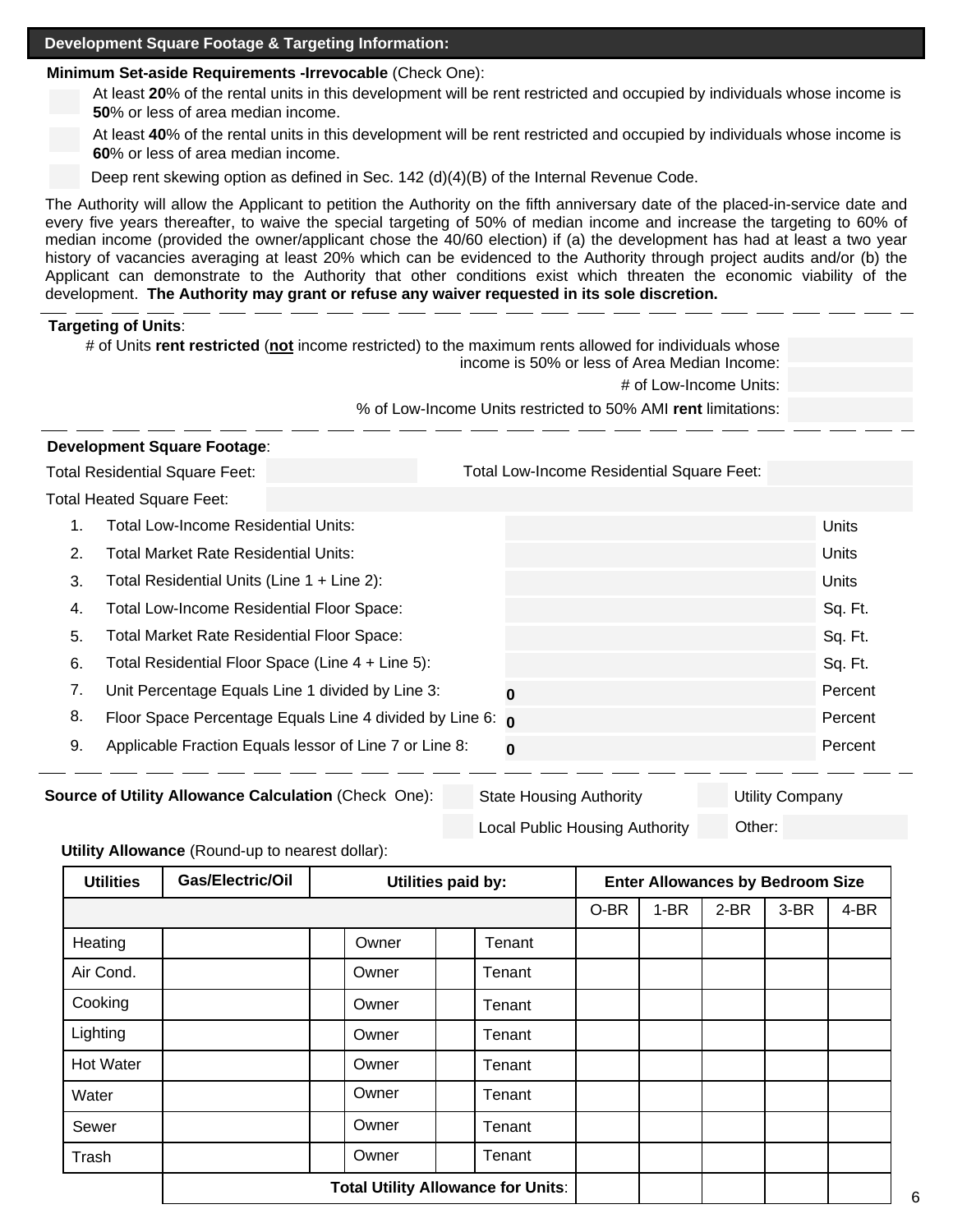|                 | Units Rent and Income Restricted to 50% AMI (excluding manager and/or maintenance units) |         |                                                  |                                  |                                                |                         |
|-----------------|------------------------------------------------------------------------------------------|---------|--------------------------------------------------|----------------------------------|------------------------------------------------|-------------------------|
| Type of<br>Unit | # of<br>Units                                                                            | Program | Maximum Allowable Gross<br>(County) Monthly Rent | <b>Less Utility</b><br>Allowance | Maximum Allowable<br>(County) Monthly Net Rent | Proposed Tenant<br>Rent |
|                 |                                                                                          |         |                                                  |                                  |                                                |                         |
|                 |                                                                                          |         |                                                  |                                  |                                                |                         |
|                 |                                                                                          |         |                                                  |                                  |                                                |                         |
|                 |                                                                                          |         |                                                  |                                  |                                                |                         |
|                 |                                                                                          |         |                                                  |                                  |                                                |                         |
|                 |                                                                                          |         |                                                  |                                  |                                                |                         |
|                 |                                                                                          |         |                                                  |                                  |                                                |                         |
|                 | <b>Total Monthly Tenant Rent:</b><br><b>Total Units:</b>                                 |         |                                                  |                                  |                                                |                         |
|                 |                                                                                          |         |                                                  |                                  | <b>Total Annual Tenant Rent:</b>               | \$0.00                  |

|                                                          | Units Rent and Income Restricted to 60% AMI (excluding manager and/or maintenance units) |         |                                                  |                                  |                                                |                         |
|----------------------------------------------------------|------------------------------------------------------------------------------------------|---------|--------------------------------------------------|----------------------------------|------------------------------------------------|-------------------------|
| Type of<br>Unit                                          | # of<br>Units                                                                            | Program | Maximum Allowable Gross<br>(County) Monthly Rent | <b>Less Utility</b><br>Allowance | Maximum Allowable (County)<br>Monthly Net Rent | Proposed Tenant<br>Rent |
|                                                          |                                                                                          |         |                                                  |                                  |                                                |                         |
|                                                          |                                                                                          |         |                                                  |                                  |                                                |                         |
|                                                          |                                                                                          |         |                                                  |                                  |                                                |                         |
|                                                          |                                                                                          |         |                                                  |                                  |                                                |                         |
|                                                          |                                                                                          |         |                                                  |                                  |                                                |                         |
|                                                          |                                                                                          |         |                                                  |                                  |                                                |                         |
| <b>Total Units:</b><br><b>Total Monthly Tenant Rent:</b> |                                                                                          |         |                                                  |                                  |                                                |                         |
| <b>Total Annual Tenant Rent:</b>                         |                                                                                          |         |                                                  | \$0.00                           |                                                |                         |

|                     | <b>Market Rate Units</b> |                                 |  |  |  |  |  |
|---------------------|--------------------------|---------------------------------|--|--|--|--|--|
| Type of<br>Unit     | # of Units               | Monthly Market Rate Rent        |  |  |  |  |  |
|                     |                          |                                 |  |  |  |  |  |
|                     |                          |                                 |  |  |  |  |  |
|                     |                          |                                 |  |  |  |  |  |
|                     |                          |                                 |  |  |  |  |  |
|                     |                          |                                 |  |  |  |  |  |
| <b>Total Units:</b> |                          | Total Monthly Rent:             |  |  |  |  |  |
|                     |                          | Total Annual Gross Rent: \$0.00 |  |  |  |  |  |

Total Low-Income Units =

Percentage of Low-Income Units Rent and Income restricted to 50% AMI =

\_ \_\_ \_

 $\overline{a}$ 

## **Gross Rent Floor Election**:

On the **verification of 10% expenditure** date **OR** On the **placed-in-service** date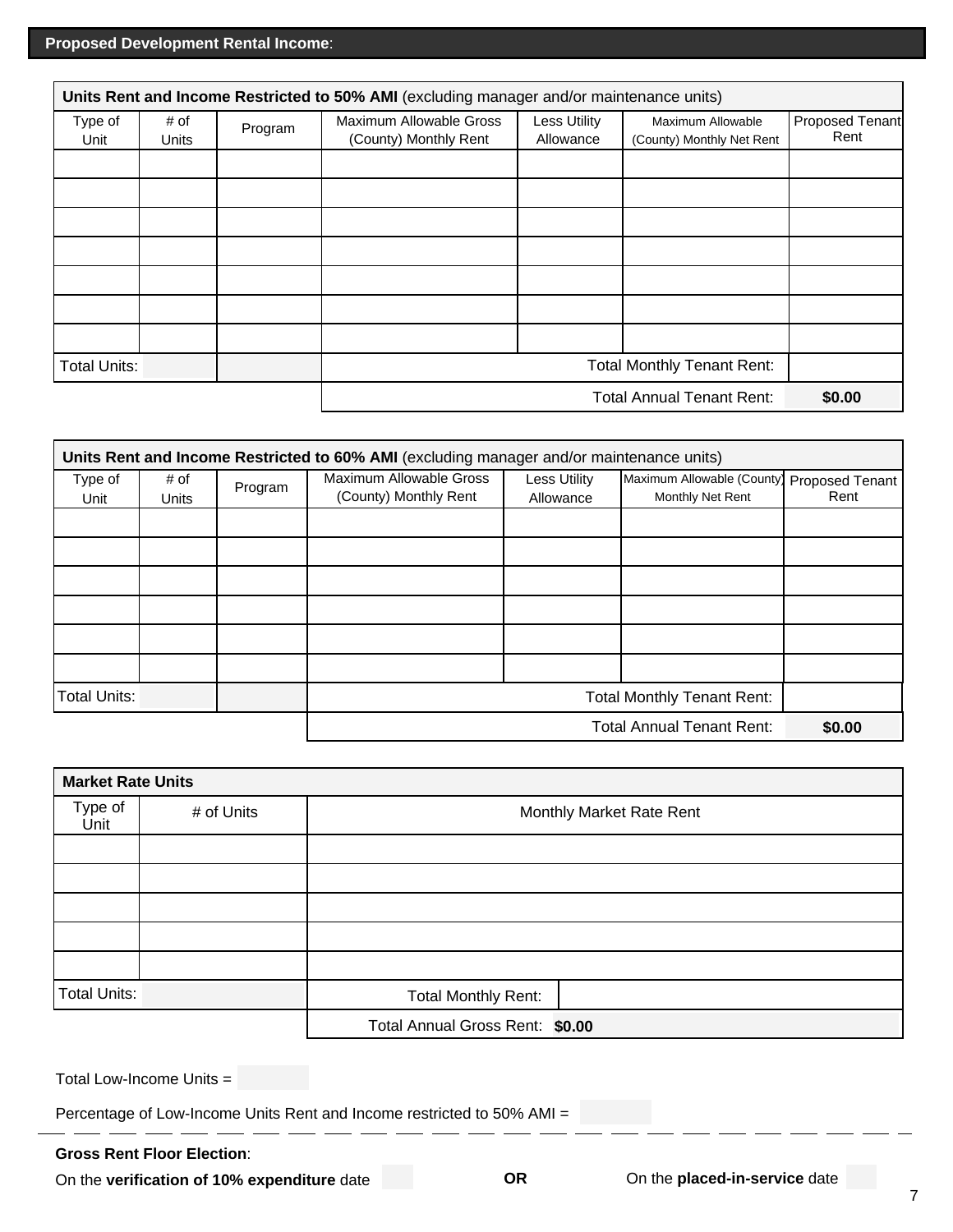| <b>Rental Income</b>                                                 |        |  |  |  |
|----------------------------------------------------------------------|--------|--|--|--|
| From 50% Income Units: (From the Proposed Development Rental Income) | \$0.00 |  |  |  |
| From 60% Income Units: (From the Proposed Development Rental Income) | \$0.00 |  |  |  |
| Market Rate Units: (From the Proposed Development Rental Income)     | \$0.00 |  |  |  |
| Other Income:*                                                       |        |  |  |  |
| Vacancy %                                                            | \$0.00 |  |  |  |
| Effective Gross Income (EGI) =                                       | \$0.00 |  |  |  |

| <b>Administrative Expenses</b> | <b>Main</b> |                              |
|--------------------------------|-------------|------------------------------|
| Marketing/Advertising          |             | Painting/Repairs             |
| Management Fee                 |             | Cleaning/Decorating          |
| Legal/Partnership              |             | <b>Pest Control</b>          |
| Accounting/Audit               |             | <b>Grounds Maintenance</b>   |
| Licenses/Permits               |             | Parking Lot Maintenance      |
| Other Administrative**         |             | Pool Maintenance             |
| <b>Total Administrative</b>    |             | <b>Clubhouse Maintenance</b> |
| Percent of EGI                 | 0.00%       | <b>Supplies</b>              |
|                                |             |                              |

| <b>Operating Expenses</b> |       |  | Percent of EGI               |
|---------------------------|-------|--|------------------------------|
| Elevator Maintenance      |       |  |                              |
| Fuel/Gas                  |       |  |                              |
| Electricity               |       |  | <b>Taxes</b>                 |
| Water/Sewer               |       |  | <b>Real Estate Taxes</b>     |
| Trash Removal             |       |  | Other Taxes**                |
| Payroll                   |       |  | <b>Total Taxes</b>           |
| Payroll Taxes             |       |  | Percent of EGI               |
| Insurance                 |       |  |                              |
| Telephone                 |       |  | <b>Total Annual Expenses</b> |
| Security                  |       |  |                              |
| Other Operating**         |       |  | Less Replacement Reserve     |
| <b>Total Operating</b>    |       |  |                              |
| Percent of EGI            | $0\%$ |  | <b>Net Operating Income</b>  |
|                           |       |  |                              |

| <b>Administrative Expenses</b> |       | <b>Maintenance Expenses</b>  |       |
|--------------------------------|-------|------------------------------|-------|
| Advertising                    |       | Painting/Repairs             |       |
| ent Fee                        |       | Cleaning/Decorating          |       |
| nership                        |       | Pest Control                 |       |
| g/Audit                        |       | <b>Grounds Maintenance</b>   |       |
| Permits                        |       | Parking Lot Maintenance      |       |
| ninistrative**                 |       | Pool Maintenance             |       |
| <b>otal Administrative</b>     |       | <b>Clubhouse Maintenance</b> |       |
| Percent of EGI                 | 0.00% | <b>Supplies</b>              |       |
|                                |       | Other Maintenance**          |       |
|                                |       | <b>Total Maintenance</b>     |       |
| <b>Operating Expenses</b>      |       | Percent of EGI               | 0.00% |
|                                |       |                              |       |

|                        |    | <b>Taxes</b>                 |        |
|------------------------|----|------------------------------|--------|
|                        |    | <b>Real Estate Taxes</b>     |        |
| эI                     |    | Other Taxes**                |        |
|                        |    | <b>Total Taxes</b>           |        |
|                        |    | Percent of EGI               | 0%     |
|                        |    |                              |        |
|                        |    | <b>Total Annual Expenses</b> |        |
|                        |    |                              |        |
| ng**                   |    | Less Replacement Reserve     |        |
| <b>Total Operating</b> |    |                              |        |
| Percent of EGI         | 0% | <b>Net Operating Income</b>  | \$0.00 |

Other Income / Rental Income = **0.00%**

**\*** Applicant must **provide an explanation** if **Other Income** exceeds 5% of income received from rents.

**\*\*** For any other(s), **specify** expense type and rationale for amount.

Do **not** include income and expenses attributable to the provision of services other than housing on this form.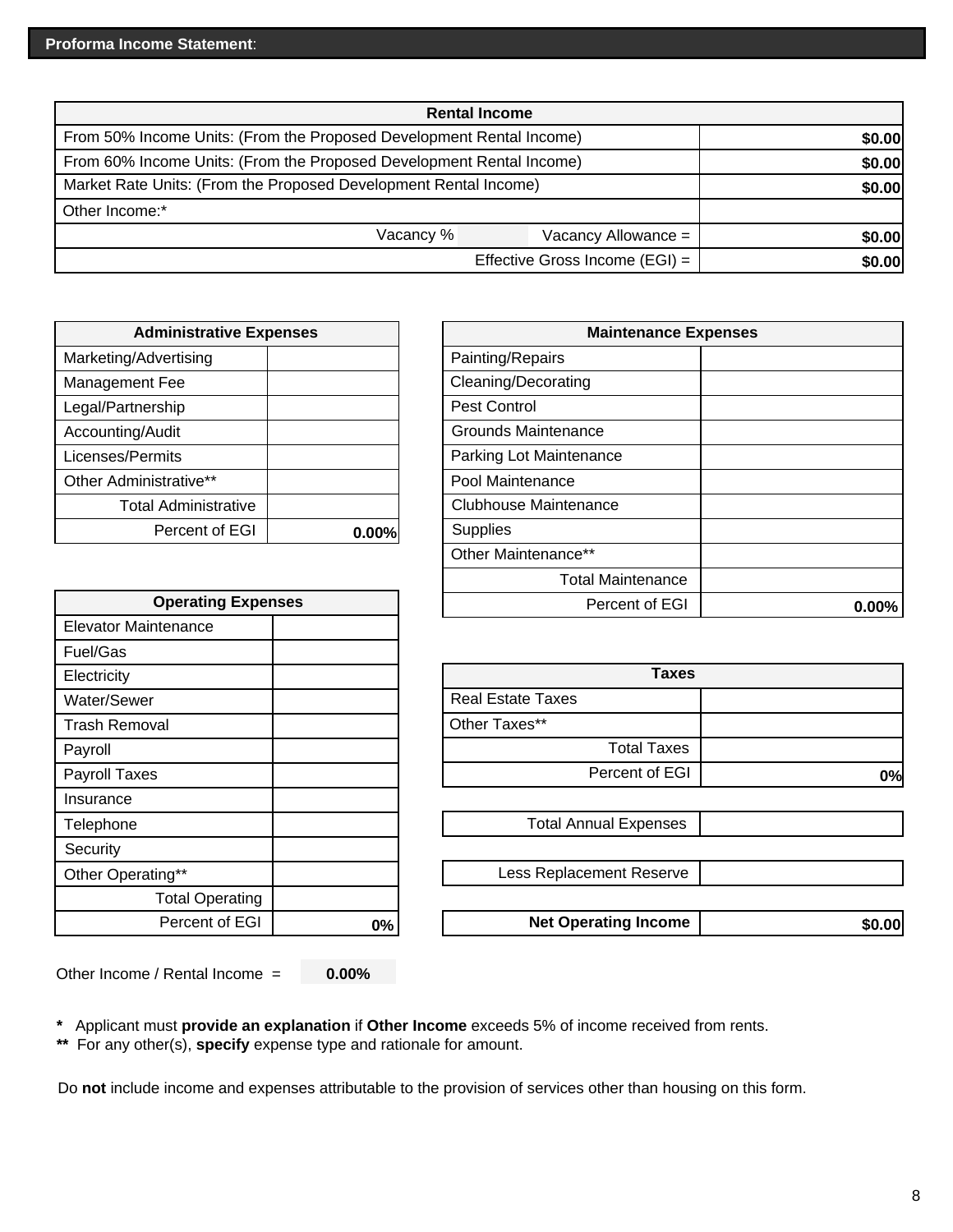Identify each source of debt and equity by Loan **Source**, Loan **Type** and Loan **Status**, by entering the indicated codes listed below. **Attach a copy of the commitment letter**, indicating the specific amount and purpose of its funding behind the appropriate **Tab** in the Tier Two Application package.

## **Funding Codes**:

#### **Source**:

- A Tax Credit Equity **E** Federal Home Loan Bank I HUD (Specify program):
- B HOME (State) F RHS J
- C Conventional Financing G CDBG K Other:
- D Historic Tax Credits H HOME (PJ) L Other:

**Type**:Type **1** Funding Sources will **not** be included in the calculation of the "Sources of Funds" section on page 14.

- 1 Construction Financing 3 Equity **Forgivable Loan**
- 2 Permanent Financing 4 Bridge Financing 6 Grant
- -

Other:

**Status:** R Requested A Approved

|                 | Source<br>Code: | Type: | Status:      | Amount of<br>Funds: | <b>Annual Debt</b><br>Service: | Interest<br>Rate:                                         | Amortization<br>Period (years): Loan (years) | Term of | Commitment<br>Letter (Y/N): |
|-----------------|-----------------|-------|--------------|---------------------|--------------------------------|-----------------------------------------------------------|----------------------------------------------|---------|-----------------------------|
|                 | A               | 3     | $\mathsf{R}$ |                     | \$0.00                         | %                                                         |                                              |         |                             |
| 2               |                 |       |              |                     | \$0.00                         | %                                                         |                                              |         |                             |
| 3               |                 |       |              |                     | \$0.00                         | $\%$                                                      |                                              |         |                             |
| 4               |                 |       |              |                     | \$0.00                         | %                                                         |                                              |         |                             |
| 5               |                 |       |              |                     | \$0.00                         | %                                                         |                                              |         |                             |
| $6\phantom{1}6$ |                 |       |              |                     | \$0.00                         | $% \mathcal{A}=\left( \left[ \mathcal{A} \right] \right)$ |                                              |         |                             |
| 7               |                 |       |              |                     | \$0.00                         | %                                                         |                                              |         |                             |
| 8               |                 |       |              |                     | \$0.00                         | %                                                         |                                              |         |                             |
|                 |                 |       | — <b>.</b> . |                     |                                |                                                           |                                              |         |                             |

**Total**:

**\$0.00**

#### **Funding Sources Financial Terms**:

|                                                   | Source Code:                                             | Source Name:              |                    |  |  |  |  |  |  |
|---------------------------------------------------|----------------------------------------------------------|---------------------------|--------------------|--|--|--|--|--|--|
|                                                   | Source Address:                                          |                           |                    |  |  |  |  |  |  |
| Source Contact Name:<br><b>Contact Telephone:</b> |                                                          |                           |                    |  |  |  |  |  |  |
| $\overline{2}$                                    | Source Code:                                             | Source Name:              |                    |  |  |  |  |  |  |
| Source Address:                                   |                                                          |                           |                    |  |  |  |  |  |  |
|                                                   | <b>Source Contact Name:</b>                              | <b>Contact Telephone:</b> |                    |  |  |  |  |  |  |
| 3                                                 | Source Code:                                             | Source Name:              |                    |  |  |  |  |  |  |
|                                                   | Source Address:                                          |                           |                    |  |  |  |  |  |  |
|                                                   | <b>Source Contact Name:</b>                              |                           | Contact Telephone: |  |  |  |  |  |  |
| 4                                                 | Source Code:<br>Source Name:                             |                           |                    |  |  |  |  |  |  |
|                                                   | Source Address:                                          |                           |                    |  |  |  |  |  |  |
|                                                   | <b>Source Contact Name:</b><br><b>Contact Telephone:</b> |                           |                    |  |  |  |  |  |  |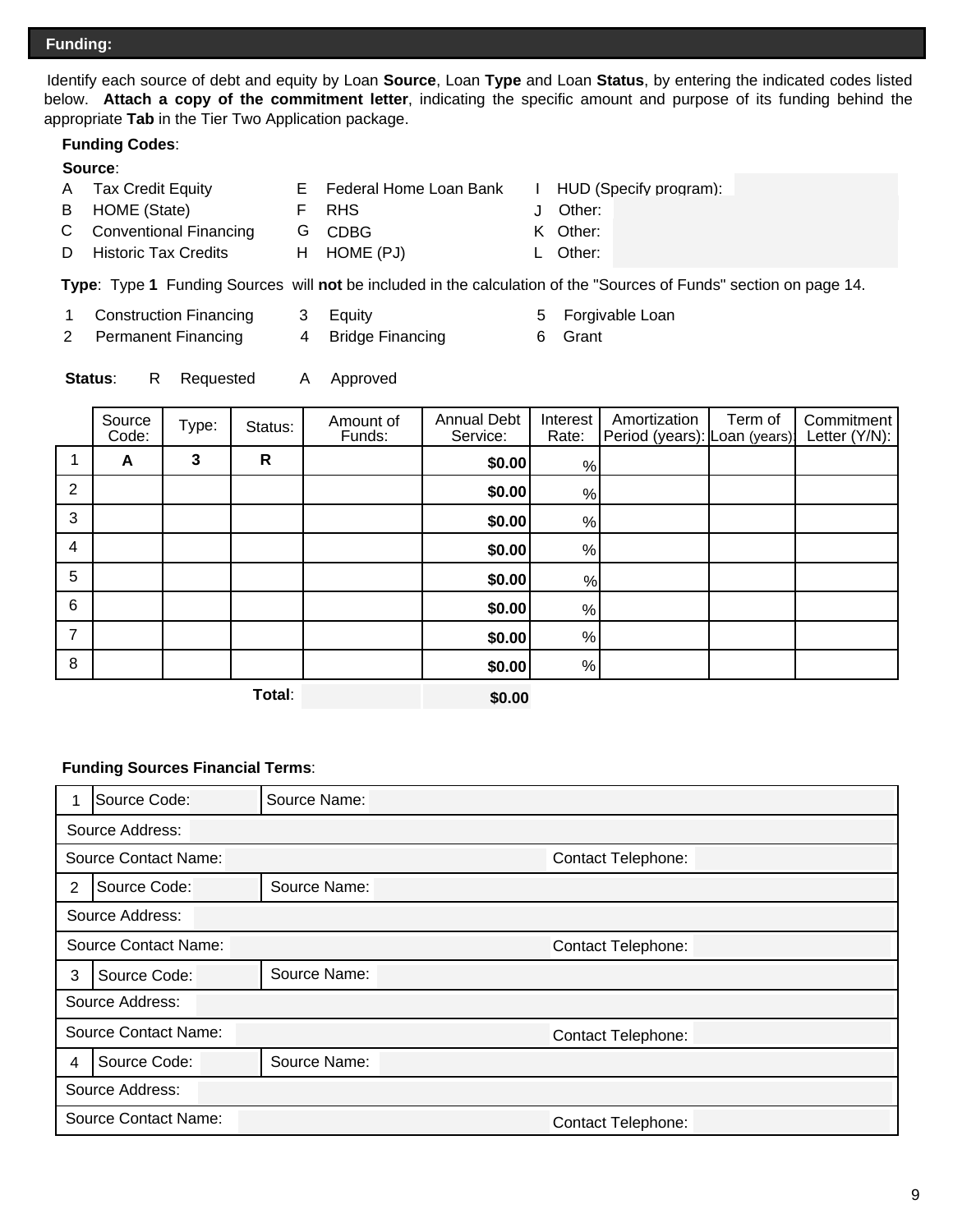| 5                                 | Source Code:                | Source Name: |                           |  |  |  |  |  |
|-----------------------------------|-----------------------------|--------------|---------------------------|--|--|--|--|--|
|                                   | Source Address:             |              |                           |  |  |  |  |  |
|                                   | <b>Source Contact Name:</b> |              | Contact Telephone:        |  |  |  |  |  |
| Source Name:<br>Source Code:<br>6 |                             |              |                           |  |  |  |  |  |
| Source Address:                   |                             |              |                           |  |  |  |  |  |
|                                   | <b>Source Contact Name:</b> |              | Contact Telephone:        |  |  |  |  |  |
| $\overline{7}$                    | Source Code:                | Source Name: |                           |  |  |  |  |  |
| Source Address:                   |                             |              |                           |  |  |  |  |  |
| <b>Source Contact Name:</b>       |                             |              | Contact Telephone:        |  |  |  |  |  |
| 8                                 | Source Code:                | Source Name: |                           |  |  |  |  |  |
| Source Address:                   |                             |              |                           |  |  |  |  |  |
|                                   | <b>Source Contact Name:</b> |              | Contact Telephone:        |  |  |  |  |  |
| 9                                 | Source Code:                | Source Name: |                           |  |  |  |  |  |
|                                   | Source Address:             |              |                           |  |  |  |  |  |
|                                   | <b>Source Contact Name:</b> |              | Contact Telephone:        |  |  |  |  |  |
| 10                                | Source Code:                | Source Name: |                           |  |  |  |  |  |
|                                   | Source Address:             |              |                           |  |  |  |  |  |
|                                   | <b>Source Contact Name:</b> |              | Contact Telephone:        |  |  |  |  |  |
| 11                                | Source Code:                | Source Name: |                           |  |  |  |  |  |
|                                   | Source Address:             |              |                           |  |  |  |  |  |
| <b>Source Contact Name:</b>       |                             |              | <b>Contact Telephone:</b> |  |  |  |  |  |
| 12                                | Source Code:                | Source Name: |                           |  |  |  |  |  |
|                                   | Source Address:             |              |                           |  |  |  |  |  |
|                                   | <b>Source Contact Name:</b> |              | Contact Telephone:        |  |  |  |  |  |
|                                   |                             |              |                           |  |  |  |  |  |

|  | Is Tax Exempt Bond Financing Used? Yes |  |  | No. |
|--|----------------------------------------|--|--|-----|
|--|----------------------------------------|--|--|-----|

**If above is yes**, what is the Amount?

If used, what is the percentage of the tax-exempt financing to the total cost of the development?

For Developments having more financial sources**, duplicate this page** and the **Sources and Uses of All Financial Participants** pages to include all funding sources.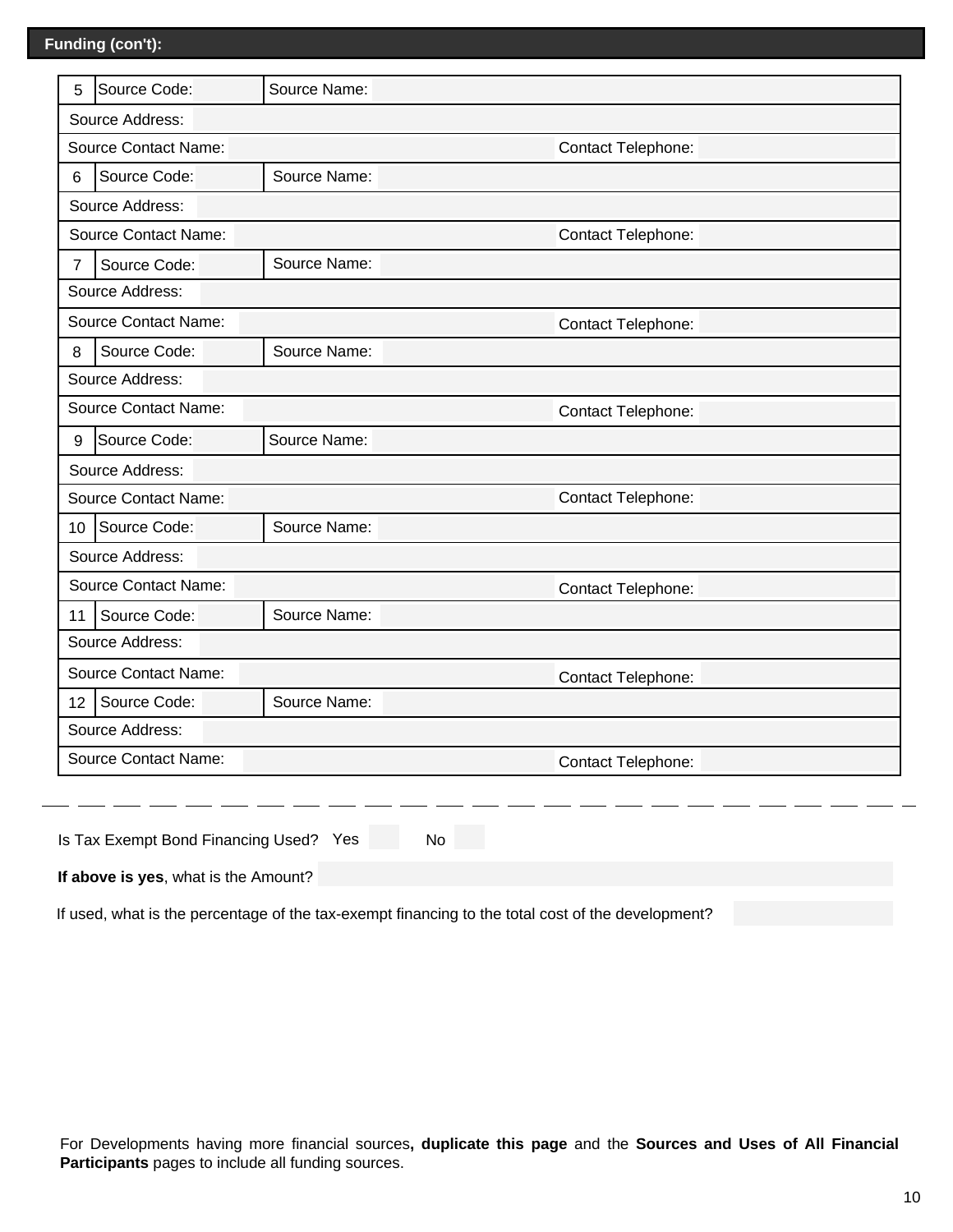|                |                                                         |                         |                | <b>Acquisition/Rehabilitation</b> |                |
|----------------|---------------------------------------------------------|-------------------------|----------------|-----------------------------------|----------------|
|                |                                                         | <b>New Construction</b> | Rehabilitation | <b>Acquisition</b>                | Rehabilitation |
| 1              | <b>Purchase of Land and Buildings</b><br>Land           |                         |                |                                   |                |
|                |                                                         |                         |                |                                   |                |
| $\overline{2}$ | <b>Existing Structure</b>                               |                         |                |                                   |                |
| 3              | Demolition                                              |                         |                |                                   |                |
| $\overline{4}$ | Other:                                                  |                         |                |                                   |                |
|                | Subtotals                                               |                         |                |                                   |                |
| 5              | <b>Site Work</b>                                        |                         |                |                                   |                |
|                | On Site Improvement                                     |                         |                |                                   |                |
| 6              | Off Site Improvement                                    |                         |                |                                   |                |
| $\overline{7}$ | Other:                                                  |                         |                |                                   |                |
|                | Subtotals<br><b>Rehabilitation and New Construction</b> |                         |                |                                   |                |
| 8              | New Building                                            |                         |                |                                   |                |
| 9              | Rehabilitation                                          |                         |                |                                   |                |
| 10             | <b>Accessory Building</b>                               |                         |                |                                   |                |
| 11             | <b>General Requirements</b>                             |                         |                |                                   |                |
| 12             | <b>Contractor Overhead</b>                              |                         |                |                                   |                |
| 13             |                                                         |                         |                |                                   |                |
|                | <b>Contractor Profit</b>                                |                         |                |                                   |                |
| 14             | <b>Contractor Bond Fee</b>                              |                         |                |                                   |                |
| 15             | <b>Contractor Contingency</b><br>Other:                 |                         |                |                                   |                |
| 16             |                                                         |                         |                |                                   |                |
|                | Subtotals<br><b>Other Fees</b>                          |                         |                |                                   |                |
| 17             | Architect Fee - Design                                  |                         |                |                                   |                |
| 18             | Arch. Fee - Supervision                                 |                         |                |                                   |                |
| 19             | Real Estate Attorney                                    |                         |                |                                   |                |
|                | Consultant                                              |                         |                |                                   |                |
| 20             | Other:                                                  |                         |                |                                   |                |
| 21             | Subtotals                                               |                         |                |                                   |                |
|                | <b>Interim Costs</b>                                    |                         |                |                                   |                |
| 22             | <b>Construction Insurance</b>                           |                         |                |                                   |                |
| 23             | <b>Construction Interest</b>                            |                         |                |                                   |                |
| 24             | Construct Loan Origin                                   |                         |                |                                   |                |
| 25             | <b>Credit Enhancement</b>                               |                         |                |                                   |                |
| 26             | Taxes, Maintenance, Other                               |                         |                |                                   |                |
|                | Subtotals                                               |                         |                |                                   |                |

For **adaptive reuse** developments, separate any New Construction costs from Rehabilitation costs on pages 11-12.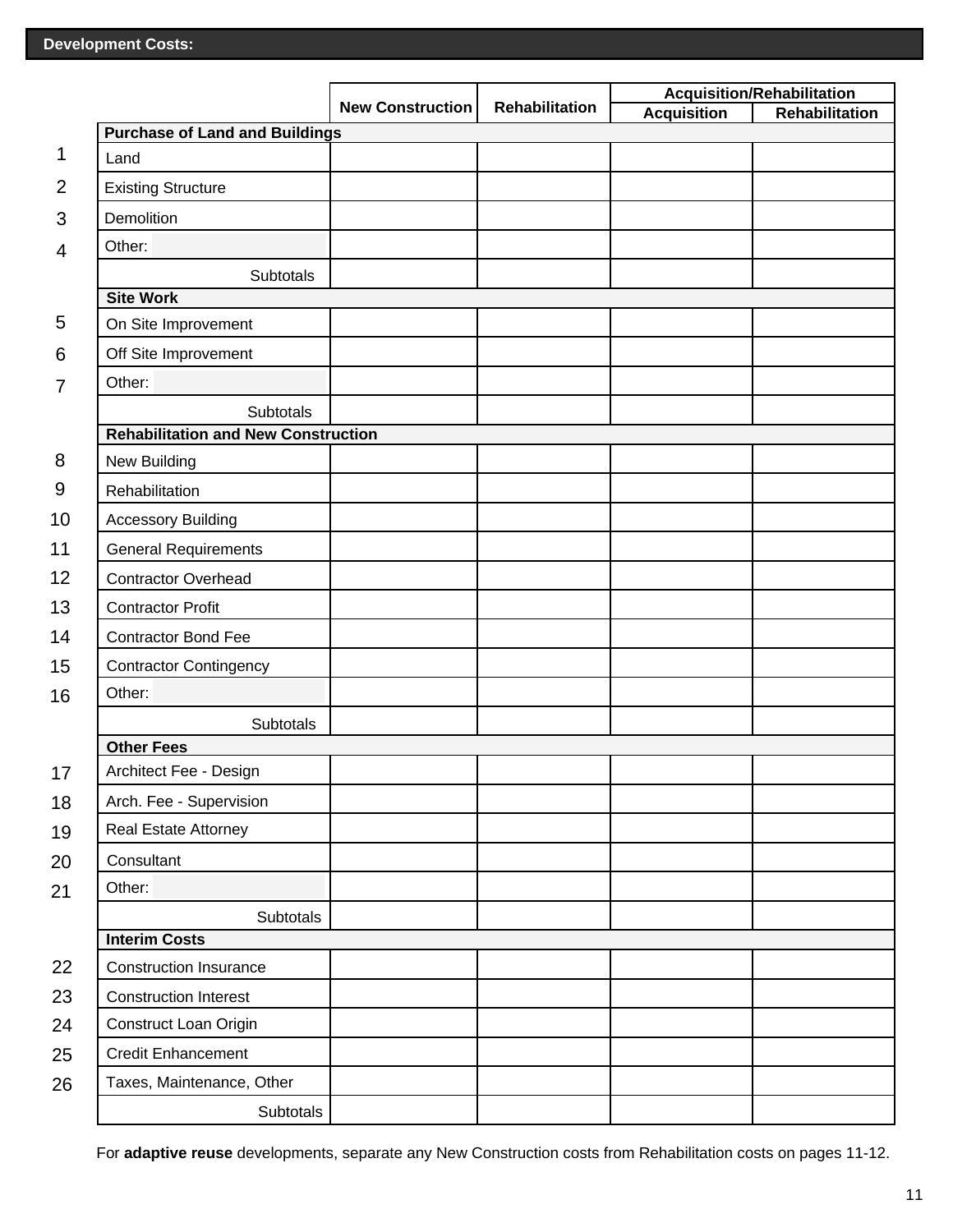|    |                                    |                         |                |                    | <b>Acquisition/Rehabilitation</b> |
|----|------------------------------------|-------------------------|----------------|--------------------|-----------------------------------|
|    |                                    | <b>New Construction</b> | Rehabilitation | <b>Acquisition</b> | Rehabilitation                    |
|    | <b>Financing Fees and Expenses</b> |                         |                |                    |                                   |
| 27 | <b>Bond Premium</b>                |                         |                |                    |                                   |
| 28 | <b>Credit Report</b>               |                         |                |                    |                                   |
| 29 | Permanent Loan Origin              |                         |                |                    |                                   |
| 30 | Permanent Loan Closing             |                         |                |                    |                                   |
| 31 | <b>Underwriter Discount</b>        |                         |                |                    |                                   |
| 32 | Title and Recording                |                         |                |                    |                                   |
| 33 | Counsel's Fee                      |                         |                |                    |                                   |
| 34 | Other:                             |                         |                |                    |                                   |
|    | <b>Subtotals</b>                   |                         |                |                    |                                   |
|    | <b>Soft Costs</b>                  |                         |                |                    |                                   |
| 35 | Appraisal (feasibility)            |                         |                |                    |                                   |
| 36 | <b>Market Study</b>                |                         |                |                    |                                   |
| 37 | <b>Environmental Review</b>        |                         |                |                    |                                   |
| 38 | <b>Tax Credit Fees</b>             |                         |                |                    |                                   |
| 39 | <b>Tax Attorney Fees</b>           |                         |                |                    |                                   |
| 40 | Other:                             |                         |                |                    |                                   |
|    | Subtotals                          |                         |                |                    |                                   |
|    | <b>Syndication Costs</b>           |                         |                |                    |                                   |
| 41 | Partnership Organization           |                         |                |                    |                                   |
| 42 | <b>Bridge Loan Expenses</b>        |                         |                |                    |                                   |
| 43 | <b>Tax Opinion</b>                 |                         |                |                    |                                   |
| 44 | Other:                             |                         |                |                    |                                   |
|    | Subtotals                          |                         |                |                    |                                   |
|    | <b>Developer Costs</b>             |                         |                |                    |                                   |
| 45 | Developer Fee                      |                         |                |                    |                                   |
| 46 | Developer Overhead                 |                         |                |                    |                                   |
| 47 | Other:                             |                         |                |                    |                                   |
|    | Subtotals                          |                         |                |                    |                                   |
|    | <b>Development Reserves</b>        |                         |                |                    |                                   |
| 48 | Rent-up Reserve                    |                         |                |                    |                                   |
| 49 | <b>Operating Reserve</b>           |                         |                |                    |                                   |
| 50 | Other:                             |                         |                |                    |                                   |
|    |                                    |                         |                |                    |                                   |
|    | Subtotals                          |                         |                |                    |                                   |
|    |                                    |                         |                |                    |                                   |
| 51 | <b>Totals</b>                      |                         |                |                    |                                   |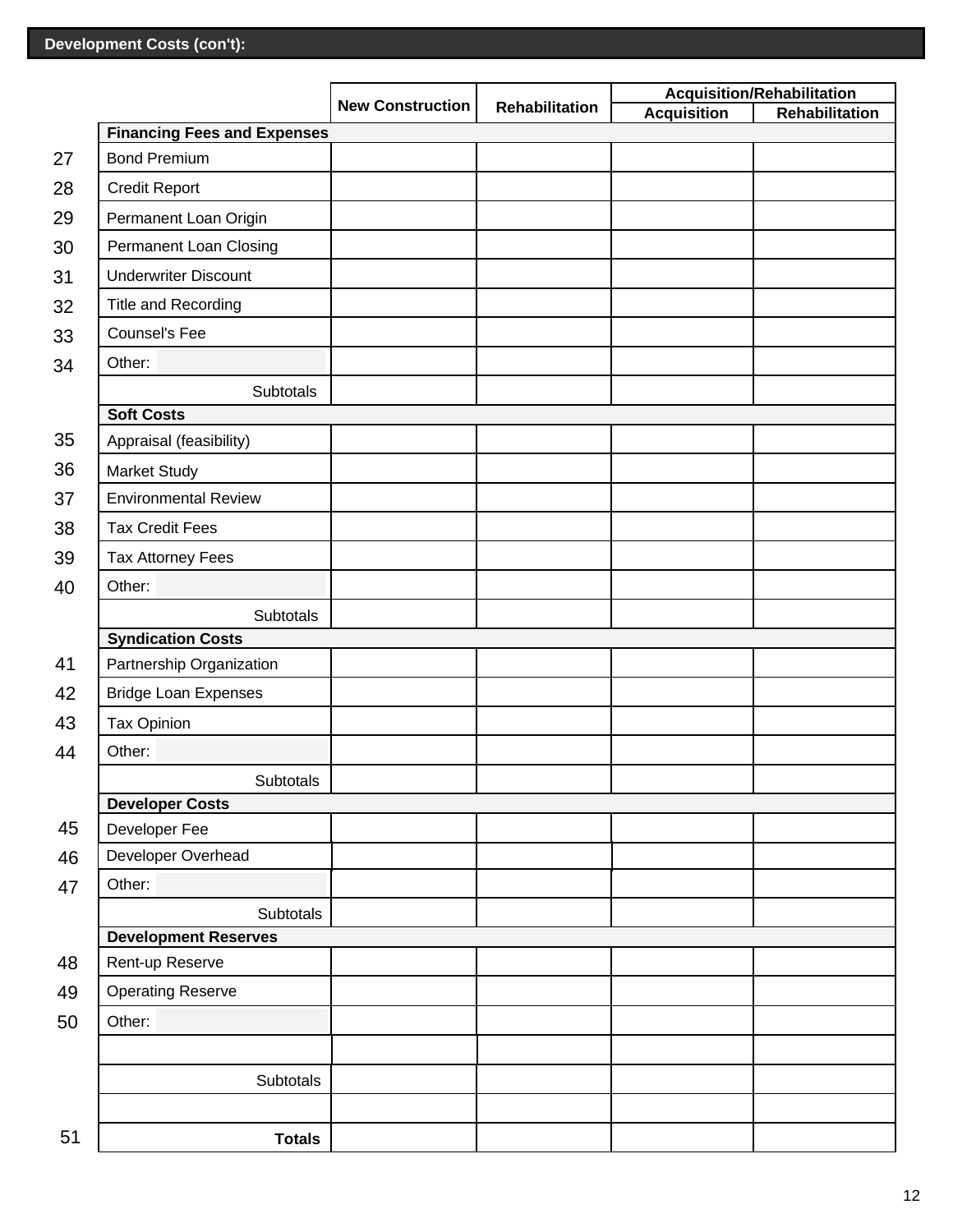| <b>Development Cost Information:</b> |                             |  |                                                  |  |  |  |
|--------------------------------------|-----------------------------|--|--------------------------------------------------|--|--|--|
|                                      | 100% Detached Single Family |  | 100% Special Needs Housing (identify type below) |  |  |  |
|                                      | 100% Duplex                 |  | <b>Homeless</b>                                  |  |  |  |
|                                      | 24 Units or Less            |  | Older Persons (ages 55+)                         |  |  |  |
|                                      | <b>HOPE VI Development</b>  |  | Developmentally or Physically Disabled           |  |  |  |
|                                      | <b>Adaptive Reuse</b>       |  | Persons with Mental Illness                      |  |  |  |
|                                      |                             |  | Persons with HIV / AIDS                          |  |  |  |

# **Cost Summary**:

| Hard Construction Costs $=$                            |                        |
|--------------------------------------------------------|------------------------|
| Hard Costs $=$                                         |                        |
| Hard Costs/Total Development Costs = $0.00\%$          | Must be 65% or greater |
|                                                        |                        |
| <b>Contractor Cost Limits:</b>                         |                        |
| General Requirements/Hard Construction Costs =         | Must be 6% or less     |
| Contractor Profit + Overhead/Hard Construction Costs = | Must be 8% or less     |

#### **Developer Fees and Overhead Limits:**

**New Construction and Rehabilitation**:

| Developer Fee & Overhead & Consultant Fees<br>Adjusted Development Costs* = | $0.00\%$ | Must be 15% or less                                         |
|-----------------------------------------------------------------------------|----------|-------------------------------------------------------------|
| <b>Acquisition:</b>                                                         |          |                                                             |
| Developer Fee & Overhead & Consultant Fees<br>Adjusted Development Costs* = | $0.00\%$ | See QAP for limits of 5% - 8%<br>based on Acquisition Costs |

\* Adjusted Development Costs **exclude** Land, Consulting Fees, Developer Fees and Overhead when calculating Developer Fee limits.

| Operating Cost per Unit (Must fall within 2,600-3,400) = |                                             |
|----------------------------------------------------------|---------------------------------------------|
| Hard Construction Costs per Unit $=$                     | Must be minimum of \$10,000 per unit or the |
|                                                          | amount required by the Physical Needs       |
|                                                          | Assessment, if greater.                     |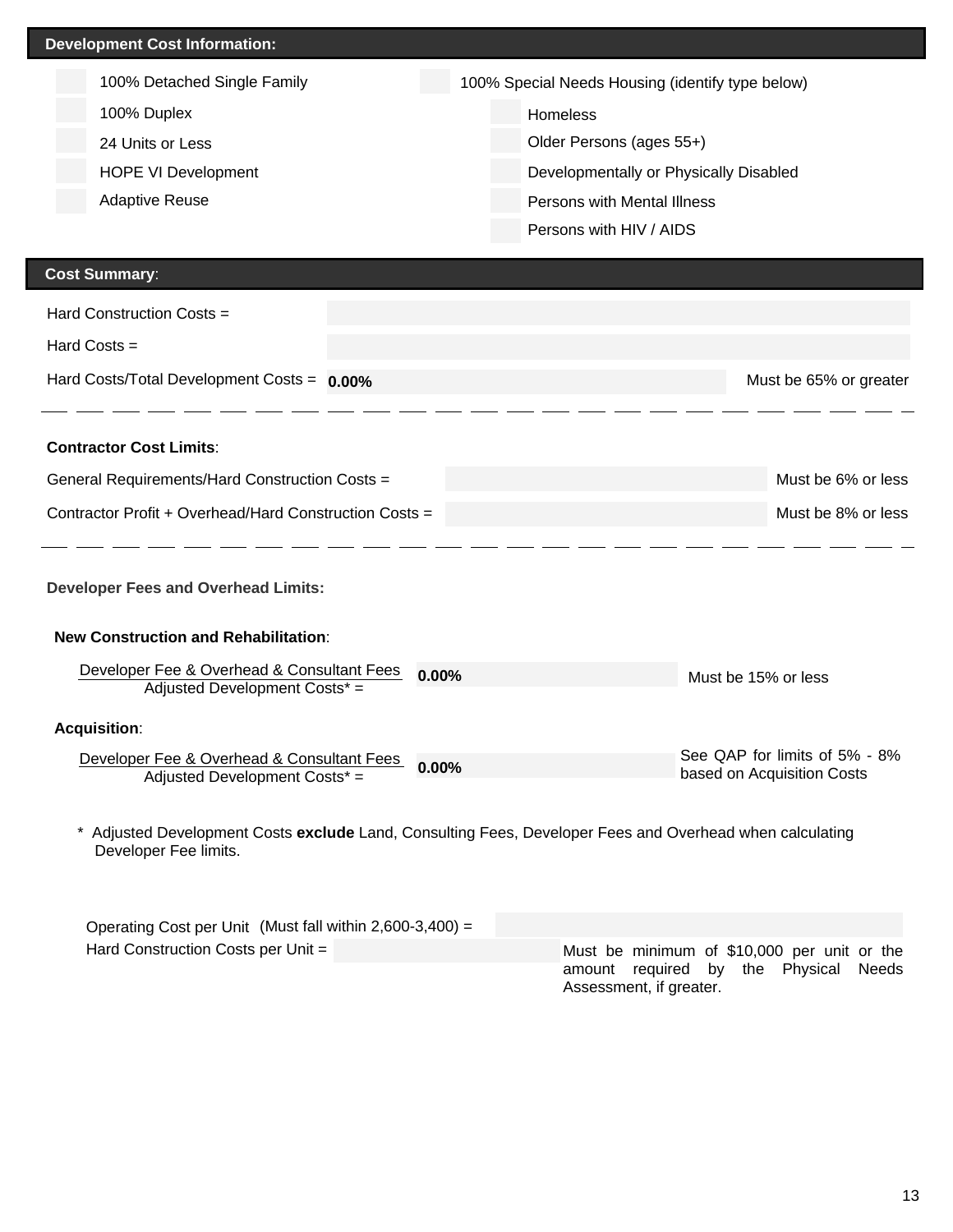# **Income & Expense Analysis**:

| <b>Total Annual Rental Income</b>    | \$0.00 |                       |                     |
|--------------------------------------|--------|-----------------------|---------------------|
| Other Income                         |        |                       |                     |
| Vacancy Allowance                    | \$0.00 |                       |                     |
| <b>Effective Gross Income</b>        | \$0.00 |                       |                     |
| <b>Total Administrative Expenses</b> |        |                       |                     |
| <b>Total Operating Expenses</b>      |        |                       |                     |
| <b>Total Maintenance Expenses</b>    |        |                       |                     |
| <b>Total Annual Expenses</b>         |        |                       |                     |
| Total Taxes                          |        |                       |                     |
| <b>Annual Replacement Reserves</b>   |        |                       |                     |
| <b>Net Operating Income</b>          | \$0.00 | Debt Coverage Ratio = | <b>Err! (DIV/0)</b> |
| <b>Total Annual Debt Service</b>     | \$0.00 |                       |                     |
| <b>Net Cash Flow</b>                 | \$0.00 |                       |                     |

## **Uses Of Funds**:

|                          | To Purchase Land & Building(s):<br>For Site Work: |  |        |
|--------------------------|---------------------------------------------------|--|--------|
|                          | For Rehab & New Construction:                     |  |        |
|                          | For Other Fees:                                   |  |        |
|                          | For Interim Costs:                                |  |        |
|                          | For Financing Fees & Expenses:                    |  |        |
|                          | For Soft Costs:                                   |  |        |
|                          | For Syndication Fees:                             |  |        |
|                          | For Developer's Costs:                            |  |        |
|                          | For Development Reserves:                         |  |        |
|                          | <b>Total Development Cost:</b>                    |  |        |
| <b>Sources Of Funds:</b> |                                                   |  |        |
| 1                        | <b>Tax Credit Equity</b>                          |  |        |
| 2                        | <b>Unknown</b>                                    |  | \$0.00 |
| 3                        | <b>Unknown</b>                                    |  | \$0.00 |
| 4                        | <b>Unknown</b>                                    |  | \$0.00 |
| 5                        | <b>Unknown</b>                                    |  | \$0.00 |
| 6                        | <b>Unknown</b>                                    |  | \$0.00 |
| 7                        | <b>Unknown</b>                                    |  | \$0.00 |
| 8                        | <b>Unknown</b>                                    |  | \$0.00 |
|                          | **Total Sources Of Funds:                         |  | \$0.00 |

\*\* Type 1 Funding Sources from the Funding section on page 9 are **not** included in the calculation of the "Sources of Funds" section on this page.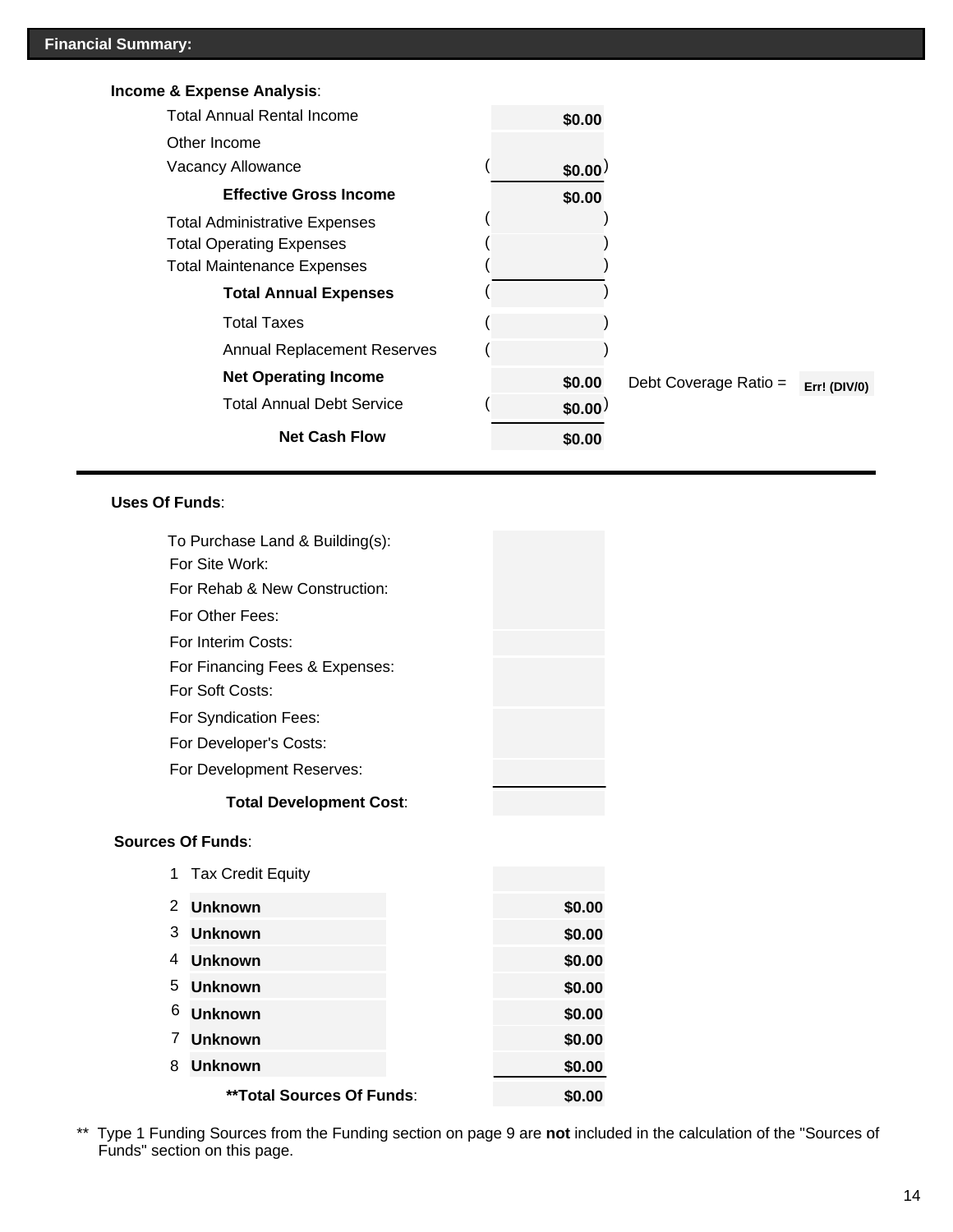| <b>Syndication Information:</b>                                                                                |        |  |                |             |        |  |  |  |
|----------------------------------------------------------------------------------------------------------------|--------|--|----------------|-------------|--------|--|--|--|
| Type of Offering:<br>Anticipated annual Tax Credit Amount:<br>Public<br>Private                                |        |  |                |             |        |  |  |  |
| Intend on syndicating tax credits for development? Yes<br>Corporations<br>No<br>Type of Investors: Individuals |        |  |                |             |        |  |  |  |
| <b>Total Syndication Proceeds:</b>                                                                             |        |  |                | Anticipated | Actual |  |  |  |
| Syndication Value Per Tax Credit Dollar:                                                                       |        |  |                |             |        |  |  |  |
|                                                                                                                |        |  |                |             |        |  |  |  |
| Name of Fund:                                                                                                  |        |  |                |             |        |  |  |  |
| Name of Syndicator:                                                                                            |        |  |                |             |        |  |  |  |
| Contact Name:                                                                                                  |        |  |                |             |        |  |  |  |
| Address:                                                                                                       |        |  |                |             |        |  |  |  |
| City, State, Zip:                                                                                              |        |  |                |             |        |  |  |  |
| Telephone #:                                                                                                   | Fax #: |  | Email Address: |             |        |  |  |  |
| When will these funds be paid in?                                                                              |        |  |                |             |        |  |  |  |
|                                                                                                                |        |  |                |             |        |  |  |  |
|                                                                                                                |        |  |                |             |        |  |  |  |

**Type of Low-Income Housing Credit Requested** (Check Applicable):

New Construction without Federal Subsidy Acquisition/Rehabilitation without Federal Subsidy

New Construction with Federal Subsidy **Acquisition/Rehabilitation with Federal Subsidy** 

Rehabilitation with Federal Subsidy

Rehabilitation without Federal Subsidy **Acquisition with Federal Subsidy and Rehabilitation without** Federal Subsidy

## **Development Cost Summary:**

Consult your **tax attorney** and **tax accountant** to determine which development costs should be included for tax credit purposes.  $\Gamma$ **Acquisition/Rehabilitation**  $\overline{\phantom{a}}$ 

|                                                                                     |                         |                       |                    | Acquisition/Rehabilitation |
|-------------------------------------------------------------------------------------|-------------------------|-----------------------|--------------------|----------------------------|
| <b>Itemized Costs</b>                                                               | <b>New Construction</b> | <b>Rehabilitation</b> | <b>Acquisition</b> | <b>Rehabilitation</b>      |
| <b>Total Development Cost</b>                                                       |                         |                       |                    |                            |
| Less Cost of Land                                                                   |                         |                       |                    |                            |
| Less Portion of Federal Grant used to<br><b>Finance Qualifying Development Cost</b> |                         |                       |                    |                            |
| * Less Ineligible Costs<br>(itemize on pg. 16)                                      |                         |                       |                    |                            |
| Less Amount of Non-qualified<br>Nonrecourse Financing                               |                         |                       |                    |                            |
| Less Nonpaying Excess Portion<br>of Higher Quality                                  |                         |                       |                    |                            |
| <b>Less Historic Tax Credits</b><br>(Residential Only)                              |                         |                       |                    |                            |
| <b>Total Eligible Basis</b>                                                         |                         |                       |                    |                            |
| Multiplied by Applicable Fraction                                                   | 0                       | ŋ                     | N                  | 0                          |
| QCT                                                                                 | 1.00                    | 1.00                  | 1.00               | 1.00                       |
| <b>Total Qualified Basis</b>                                                        | \$0.00                  | \$0.00                | \$0.00             | \$0.00                     |

 **\*** Ineligible costs **must** be itemized on **pg. 16** of this application.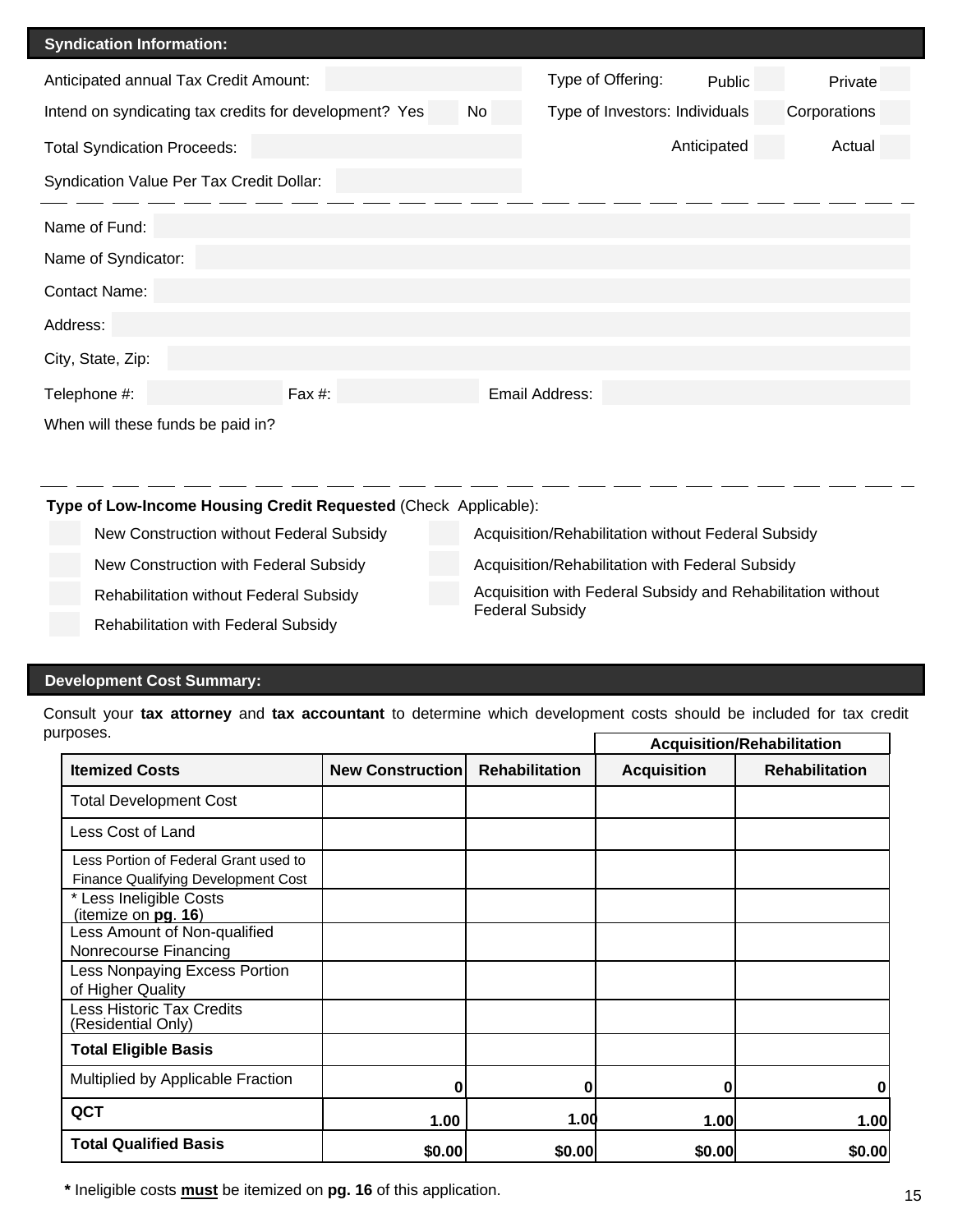#### **Itemized Ineligible Costs**:

Provide an itemized listing of each of the costs that make up the **Ineligible Costs** represented in the Development Cost Summary on **pg. 15** of this application.

|                                                         |                         |                       | <b>Acquisition/Rehabilitation</b> |                       |
|---------------------------------------------------------|-------------------------|-----------------------|-----------------------------------|-----------------------|
| <b>Itemized Ineligible Costs</b><br>(enter description) | <b>New Construction</b> | <b>Rehabilitation</b> | <b>Acquisition</b>                | <b>Rehabilitation</b> |
| Permanent Loan Origination Fee                          |                         |                       |                                   |                       |
| Permanent Loan Closing Costs                            |                         |                       |                                   |                       |
| <b>Syndication Costs</b>                                |                         |                       |                                   |                       |
| Development Reserves                                    |                         |                       |                                   |                       |
| SCSHFDA Application / Allocation Fees*                  |                         |                       |                                   |                       |
| Other Ineligible Costs:                                 |                         |                       |                                   |                       |
|                                                         |                         |                       |                                   |                       |
|                                                         |                         |                       |                                   |                       |
|                                                         |                         |                       |                                   |                       |
|                                                         |                         |                       |                                   |                       |
|                                                         |                         |                       |                                   |                       |
|                                                         |                         |                       |                                   |                       |
|                                                         |                         |                       |                                   |                       |
|                                                         |                         |                       |                                   |                       |
|                                                         |                         |                       |                                   |                       |
|                                                         |                         |                       |                                   |                       |
|                                                         |                         |                       |                                   |                       |
|                                                         |                         |                       |                                   |                       |
|                                                         |                         |                       |                                   |                       |
|                                                         |                         |                       |                                   |                       |
|                                                         |                         |                       |                                   |                       |
|                                                         |                         |                       |                                   |                       |
|                                                         |                         |                       |                                   |                       |
|                                                         |                         |                       |                                   |                       |
|                                                         |                         |                       |                                   |                       |
|                                                         |                         |                       |                                   |                       |
|                                                         |                         |                       |                                   |                       |
|                                                         |                         |                       |                                   |                       |
| **Sub Totals:                                           |                         |                       |                                   |                       |
| <b>Total Ineligible Costs:</b>                          |                         |                       |                                   |                       |

\* Per IRS Rev. Ruling 2004-82.

\*\* The totals listed here must match the ineligible costs in the Development Cost Summary on **pg**. **15**.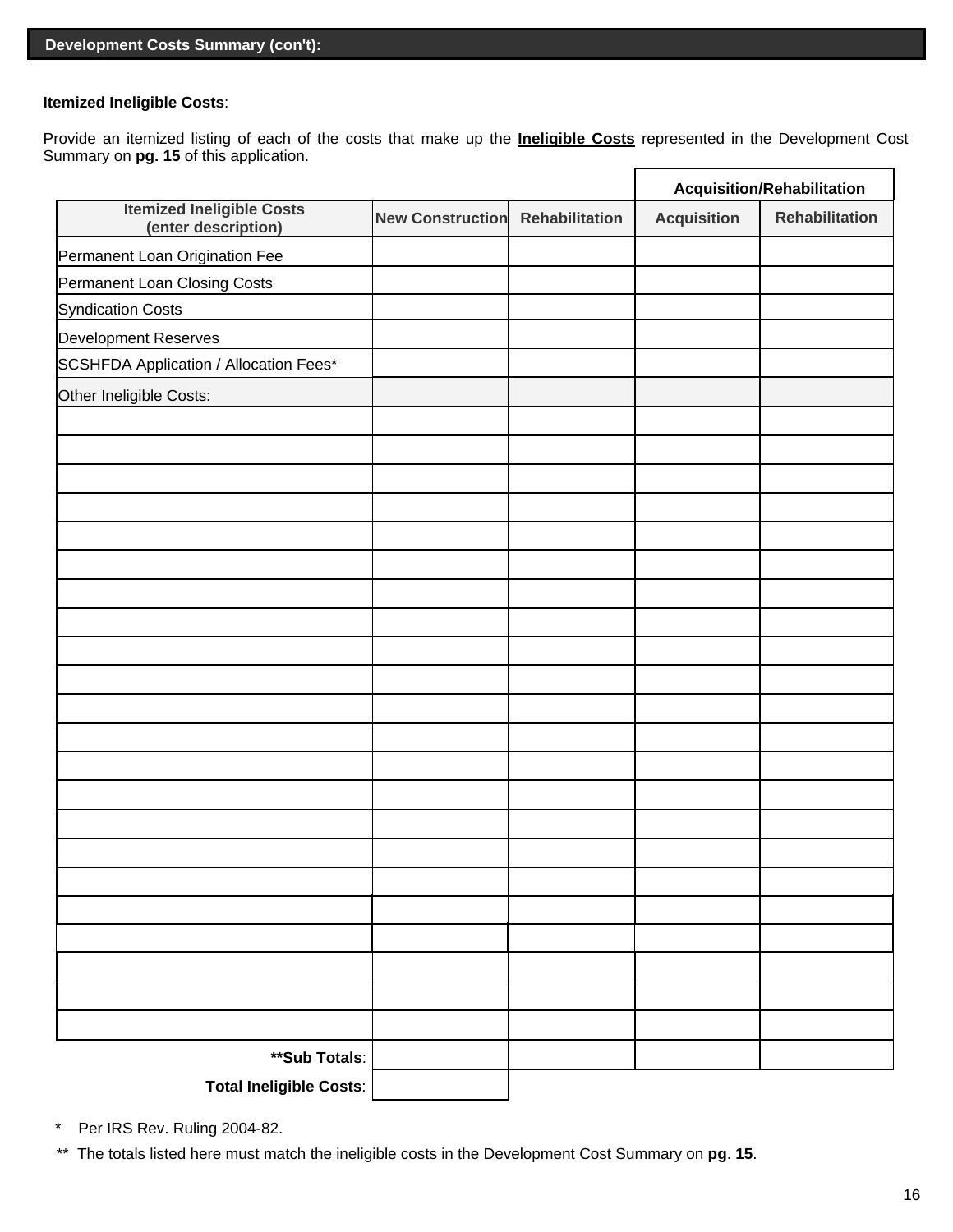# **Federal Funds Summary** (Please check all that are applicable):

If the project is using a federal subsidy as a funding source, please identify the federal subsidy:

| Home Funds (State)                                         |  |  |  |  |
|------------------------------------------------------------|--|--|--|--|
| Home Funds (Local Participating Jurisdiction)              |  |  |  |  |
| RHS Section 515                                            |  |  |  |  |
| Other Federal Funding - Please identify:                   |  |  |  |  |
|                                                            |  |  |  |  |
|                                                            |  |  |  |  |
| Which of the following are you applying to receive?:       |  |  |  |  |
| 9% Tax Credit                                              |  |  |  |  |
| 4% Tax Credit (for New Construction and/or Rehabilitation) |  |  |  |  |
| Basis Increase (if located in a QCT or DDA)                |  |  |  |  |
|                                                            |  |  |  |  |

#### **Removing the "Federal Taint"**:

If this development is using a federal subsidy as a funding source and you are applying to receive the 9% tax credit, identify the method to be used to achieve the 9% tax credit:

The federal subsidy will be excluded from eligible basis.

The federal subsidy will be a loan at the applicable federal rate (AFR) or a higher rate.

Not less than 40% of the residential units will be occupied by tenants whose incomes are at or below 50% of the Area Median Income (AMI) (this option is valid only if the federal subsidy is HOME funding).

Other - Please describe: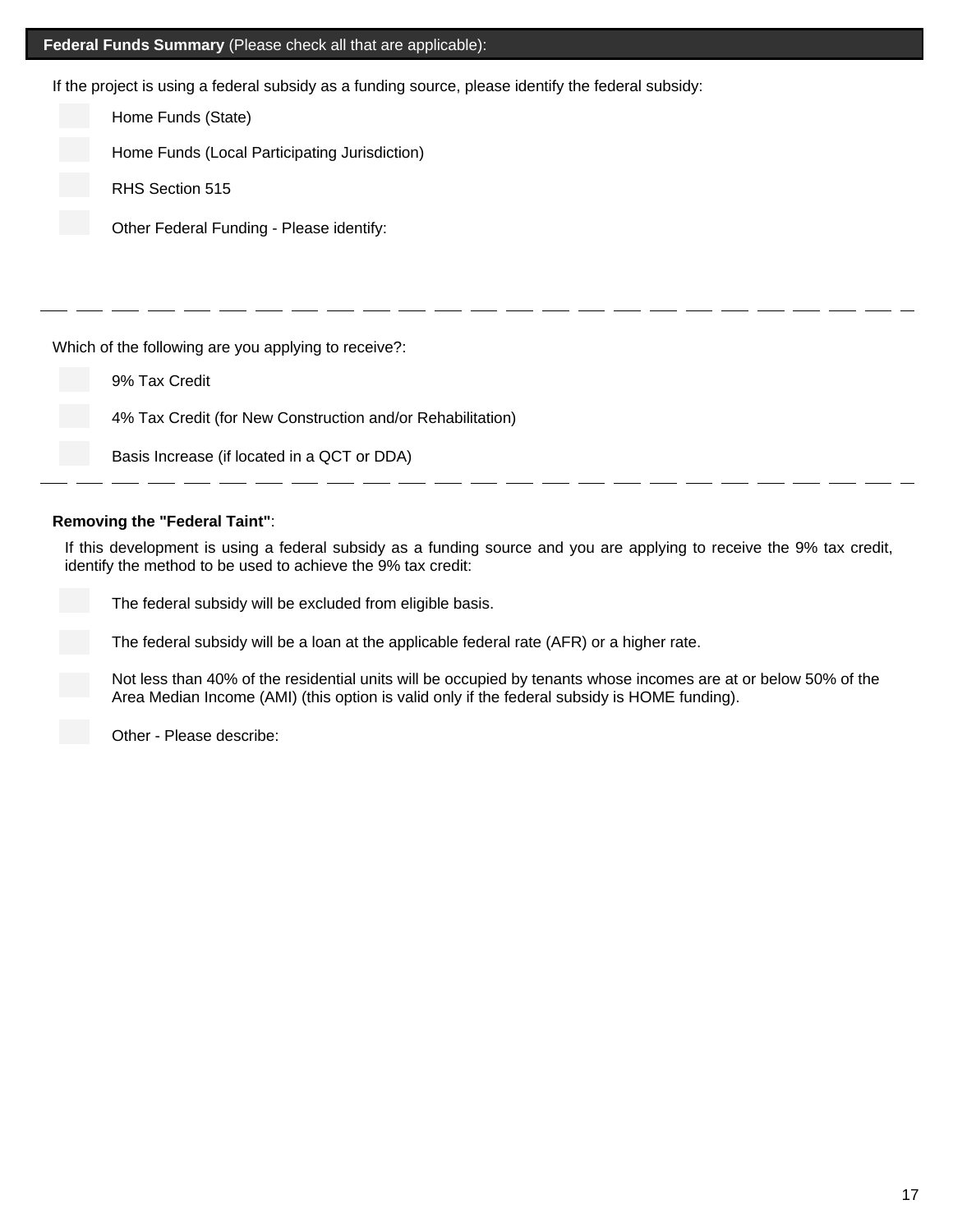# **Building Information:**

Complete the following information for **each residential rental building** for which Low-Income Housing Tax Credits **are being requested**. Each building must have a street address, **not a post office box.** The owners must designate each building with a **number or letter**. Make extra copies as needed.

| Authority Use Only           |                      |                      |                | <b>Units By Bedroom Size</b> |              |            |             |                         |
|------------------------------|----------------------|----------------------|----------------|------------------------------|--------------|------------|-------------|-------------------------|
| Bin $#$                      | Bldg. #<br>or Letter | Number & Street Name | Total<br>Units | $\pmb{0}$                    | $\mathbf{1}$ | $\sqrt{2}$ | $\mathsf 3$ | $\overline{\mathbf{4}}$ |
| $\operatorname{\textsf{SC}}$ |                      |                      |                |                              |              |            |             |                         |
| $\operatorname{\textsf{SC}}$ |                      |                      |                |                              |              |            |             |                         |
| $\operatorname{\textsf{SC}}$ |                      |                      |                |                              |              |            |             |                         |
| $\operatorname{\textsf{SC}}$ |                      |                      |                |                              |              |            |             |                         |
| $\operatorname{\textsf{SC}}$ |                      |                      |                |                              |              |            |             |                         |
| $\operatorname{\textsf{SC}}$ |                      |                      |                |                              |              |            |             |                         |
| $\operatorname{\textsf{SC}}$ |                      |                      |                |                              |              |            |             |                         |
| $\operatorname{\textsf{SC}}$ |                      |                      |                |                              |              |            |             |                         |
| $\operatorname{\textsf{SC}}$ |                      |                      |                |                              |              |            |             |                         |
| $\operatorname{\textsf{SC}}$ |                      |                      |                |                              |              |            |             |                         |
| $\operatorname{\textsf{SC}}$ |                      |                      |                |                              |              |            |             |                         |
| $\operatorname{\textsf{SC}}$ |                      |                      |                |                              |              |            |             |                         |
| $\operatorname{\textsf{SC}}$ |                      |                      |                |                              |              |            |             |                         |
| $\operatorname{\textsf{SC}}$ |                      |                      |                |                              |              |            |             |                         |
| $\operatorname{\textsf{sc}}$ |                      |                      |                |                              |              |            |             |                         |
| $\operatorname{\textsf{SC}}$ |                      |                      |                |                              |              |            |             |                         |
| $\operatorname{\textsf{SC}}$ |                      |                      |                |                              |              |            |             |                         |
| $\operatorname{\textsf{SC}}$ |                      |                      |                |                              |              |            |             |                         |
| $\ensuremath{\mathsf{SC}}$   |                      |                      |                |                              |              |            |             |                         |
| $\operatorname{\textsf{SC}}$ |                      |                      |                |                              |              |            |             |                         |
| $\operatorname{\textsf{SC}}$ |                      |                      |                |                              |              |            |             |                         |
| $\operatorname{\textsf{SC}}$ |                      |                      |                |                              |              |            |             |                         |
| $\operatorname{\textsf{SC}}$ |                      |                      |                |                              |              |            |             |                         |
| $\operatorname{\textsf{SC}}$ |                      |                      |                |                              |              |            |             |                         |
| SC                           |                      |                      |                |                              |              |            |             |                         |
| $\operatorname{\textsf{SC}}$ |                      |                      |                |                              |              |            |             |                         |
| $\operatorname{\textsf{SC}}$ |                      |                      |                |                              |              |            |             |                         |
| $\operatorname{\textsf{SC}}$ |                      |                      |                |                              |              |            |             |                         |
|                              |                      | Totals (Subtotals)   |                |                              |              |            |             |                         |

| Placed-in-service date of first building in the development: | Anticipated | Actual |
|--------------------------------------------------------------|-------------|--------|
| Placed-in-service date of last building in the development:  | Anticipated | Actual |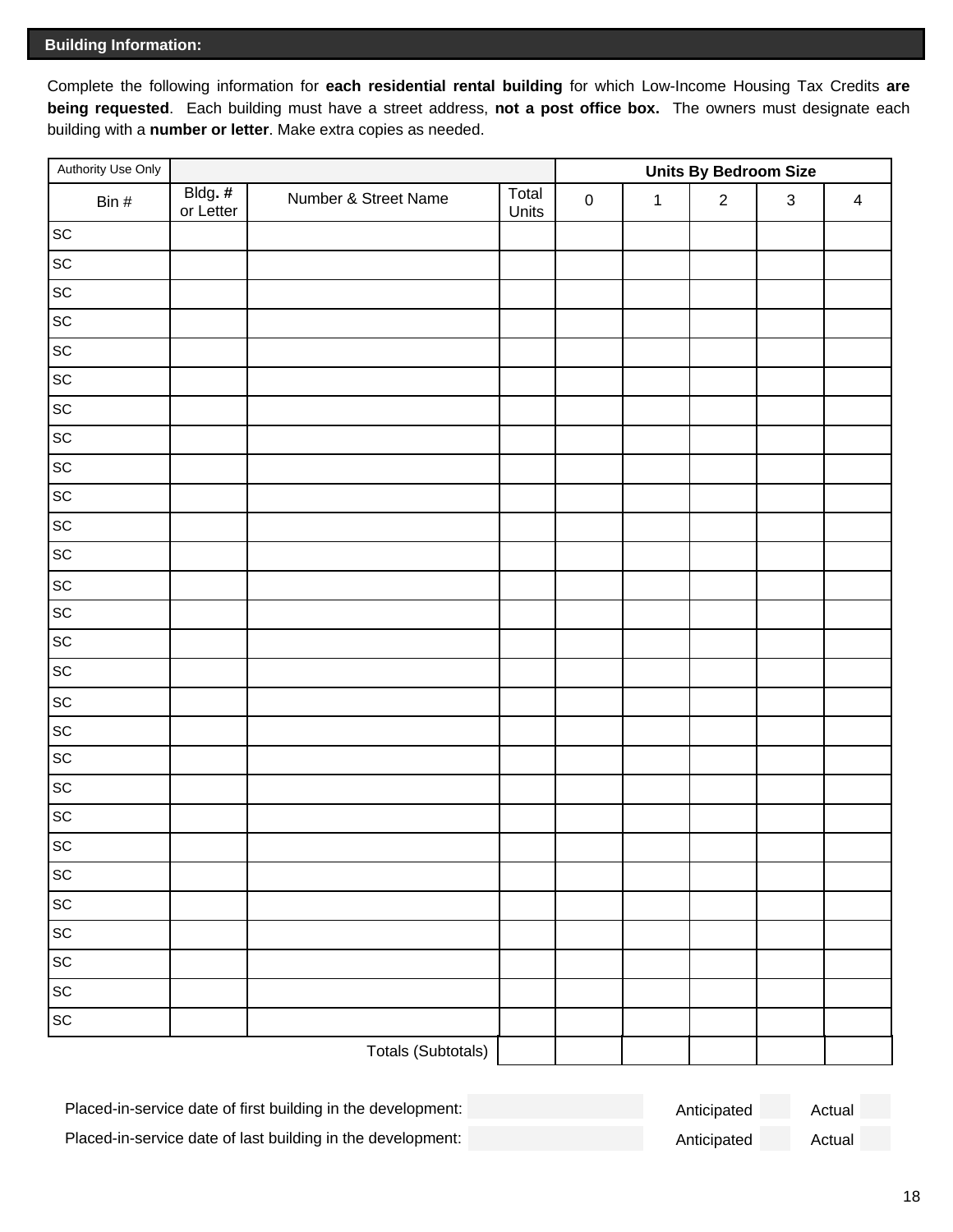- I am responsible for ensuring that the proposed development consists or will consist of a qualified low-income building(s) as defined in section 42 of the Internal Revenue Code, as amended, and will satisfy all applicable requirements of federal tax law in the acquisition, rehabilitation, or construction and operation of the development to receive the Low-Income Housing Credit. 1.
- I am responsible for all calculations and figures relating to the determination of the eligible basis of the building. I understand and agree that the amount of the credit is calculated in reliance upon the figures that submit as to eligible and qualified basis. I understand that the actual amount of credit allocated may vary from the amount initially reserved due to: (a) the determination by the South Carolina State Housing Finance and Development Authority (Authority) as to the amount of credit necessary for the financial feasibility of the development and its viability as a qualified Low-Income Housing Development; (b) revisions in the calculations of eligible and qualified basis as finally determined; (c) fluctuations in the prevailing credit percentage; (d) availability of the credit. 2.
- I understand and agree that Authority makes no representations regarding the feasibility or viability of the development, the amount of credit, or the validity or propriety of the allocation of the credit and makes no independent investigation as to the eligible and qualified basis and that any and all credit awards and credit amounts are solely based on representations made by me. I, therefore, agree to hold harmless and indemnify Authority and the individual directors, employees, members, officers and agents of Authority in the event that I or anyone acting on my behalf, at my request or by and through me incurs any loss in conjunction with the development, diminution of the credit, loss of the credit, recapture of part or all of the credit or failure to allocate the credit requested in my application. 3.
- I understand and agree that neither Authority nor any of its individual directors, employees, members, officers or agents assume any responsibility or make any representations with respect to the availability or the amount of the credit or as to the feasibility or viability of the development. 4.
- I understand that my estimates and calculations as to the amounts, if any, of credit necessary for the development to achieve financial feasibility for the credit period and the estimates and calculations made by the Authority as to the amount, if any, of credit necessary for the development to achieve financial feasibility for the credit period may reach different results. In the event of any disagreement as to the appropriate amount, if any, of credit to be reserved or allocated to the development, I agree to be bound by the results of the estimates and calculations made by the Authority. 5.
- I understand and agree that my application for a Low-Income Housing Credit, all attachments thereto, and all correspondence relating to my application in particular or the credit in general are subject to a request for disclosure, and I expressly consent to such disclosure. I further understand and agree that any and all correspondence to me by the South Carolina State Housing Finance and Development Authority or other Authority generated documents relating to my application are subject to a request for disclosure and I expressly consent to such disclosure. I agree to hold harmless the Authority and the individual directors, employees, members, officers and agents of the Authority against all losses, costs, damages, expenses and liability of whatsoever nature or kind (including, but not limited to, attorneys' fees, litigation and court costs) directly or indirectly resulting from or arising out of the release of any/and all information pertaining to my application. 6.
- 7. I understand that the Authority will give me no notification as to any federal or state regulations promulgated or to be promulgated with respect to the Low-Income Housing Tax Credit Program. I understand and agree that it is my responsibility to seek the advice of my attorney, accountant or other tax adviser with respect to the Low-Income Housing Tax Credit Program to ensure present and future compliance with all regulations, which may affect my unit/development.
- I understand that the requirements regarding the making of applications for the credits and the terms of any reservation or allocation are subject to change at any time by Federal or State law, Federal or State regulations, or Authority procedures. 8.
- I understand that reservations of credits are not transferable. I further understand that any change in the makeup of the owner entity (general partner(s), partnership, individuals, etc.) applying for an Allocation of the Low-Income Housing Tax Credit or in the location of the development will void any application that I have made or any reservation that I may have received as a result of such application. 9.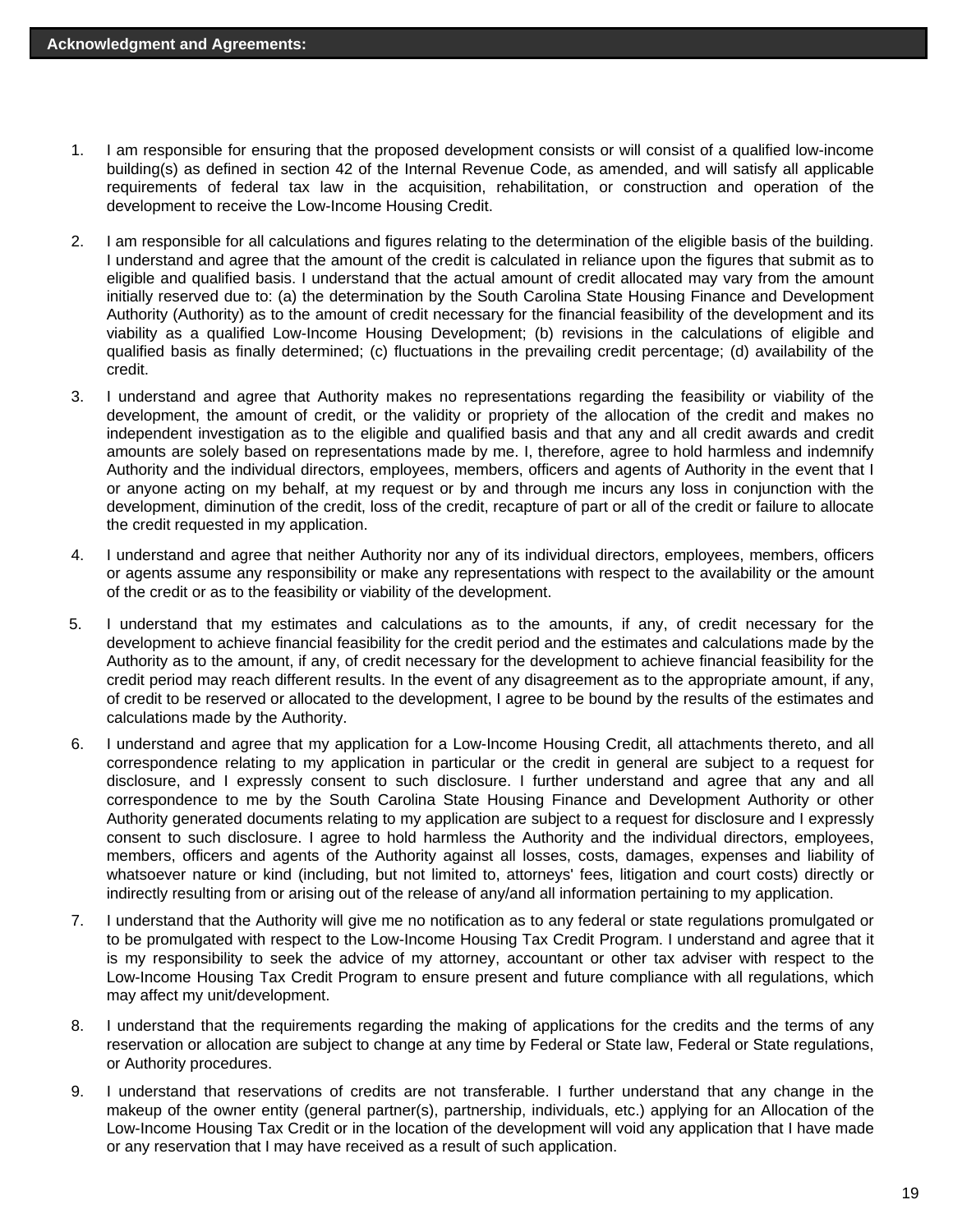- 10. I understand that reservations are subject to certain conditions being satisfied prior to allocation and in all cases shall be contingent upon the receipt of the applicable fees.
- 11. I certify that a true, exact, and complete copy of this application, including all supporting documentation enclosed herewith, has been provided to the tax attorney and tax accountant who provided the required attorney's opinions and accountant's opinions accompanying this application.
- 12. I understand that any misrepresentations in my application or supporting documentation will result in a withdrawal of tax credits by the Authority, my (and related parties) being barred from future program participation, and notification to the Internal Revenue Service.
- 13. If any changes have been made to the development since submission of a prior application concerning the number and type of units/buildings, the development budget, financial arrangements may result in a withdrawal of my Reservation Certificate by the Authority as it deems appropriate. I hereby certify that I will submit any revisions with evidence to support any modifications from the information provided in prior applications.
- 14. I certify that neither "owner" nor any of its related entities or its officers, principals, shareholders or partners owes the South Carolina State Housing Finance Development Authority (''Authority'') any unpaid fees or charges, and therefore is in good standing with the Authority.
- I understand and agree that as a precondition to receiving an allocation of Low-Income Housing Tax Credits, I will impose restrictive covenants in the form included in the Low-Income Housing Tax Credit Application Package, and additionally, I will enter into any agreements to return credits in accordance with U. S. Treasury Regulations in the manner and time prescribed by the Authority. 15.
- 16. I understand and agree that to the greatest extent feasible, opportunities for training and employment arising in connection with the planning and implementation of any development under any program will be given to minority individuals and/or women.
- 17. I understand and agree that to the greatest extent feasible, contracts for work to be performed in connection with any development will be made available and awarded to business concerns, including but not limited to, individuals doing business in the field of finance, planning, consulting, design architecture, marketing, building construction, property management or maintenance, which are owned in whole or in part by minority persons and/or women.
- 18. I understand and agree to minimize the involuntary displacement of Low-Income Households, if applicable.
- 19. I understand and agree that the development will be affirmatively marketed, and will be made available for occupancy by all persons regardless of race, national origin, religion, creed or sex, age, and handicap.
- I agree to pay such monitoring fees as the Authority may determine necessary. I understand and agree that this 20. fee may increase.
- 21. I understand and agree that any and all information related to findings of noncompliance by the Authority will be subject to a request for disclosure, and I expressly consent to such disclosure.
- 22. I understand and agree that the record keeping and record retention requirements of the Internal Revenue Service will be met and maintained in the manner prescribed by the Authority. I understand and agree that these requirements are detailed in the Compliance Monitoring manual, and I understand that these requirements may change and agree to any changes that the Authority may deem necessary. I understand and agree that any and all forms or documents provided by the Authority must be used in the manner prescribed, and agree that exceptions or substitutions may not be made without the Authority's express written consent.